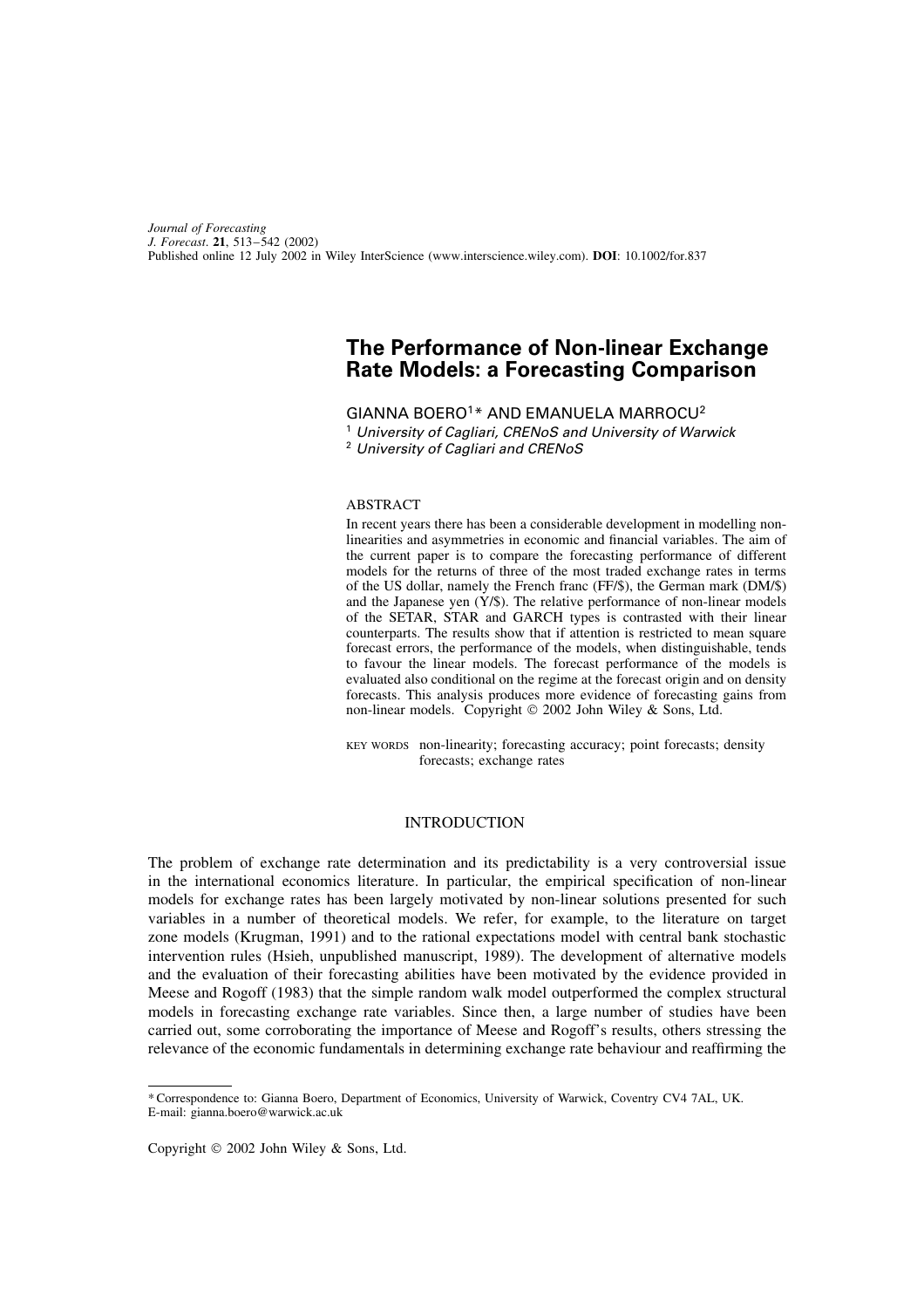forecasting superiority of the structural models over the random walk, at least for medium-long-term horizons. An exhaustive empirical assessment of non-linearities in the context of structural models can be found in Meese and Rose (1991), while an up-to-date review of the debate on the exchange rate determination can be found in the recent contributions by Dixon (1999), Rogoff (1999), Flood and Rose (1999) and MacDonald (1999).

Several other studies have been conducted in the context of univariate models, exploiting recent developments in non-linear time series econometrics. These studies focus mainly on the dynamic representation of exchange rates and on their short-run predictability, and are theoretically based on the efficient market hypothesis. The main rationale for these models is that if the exchange rate market is characterized by some degree of efficiency, it is plausible to assume that all the relevant information is embodied in the most recent exchange rate returns, so that it becomes unnecessary to include the economic fundamentals in the set of explanatory variables. Among the most commonly applied non-linear models, the GARCH (generalized autoregressive conditional heteroscedastic) and the SETAR (self-exciting threshold autoregressive) models have proved successful in describing the dynamic behaviour of many economic and financial variables; moreover, they offer the advantage of being readily interpretable in economic terms (see, among others, Krager and Kugler, 1993, Peel ¨ and Speight, 1994; Chappell *et al*., 1996). The GARCH models allow one to specify the process governing both the mean and the variance of the series, while the SETAR models represent a stochastic process generated by the alternation of different regimes.

In general, although there have been extensive applications of new techniques to describe the nonlinearities and asymmetries which characterize exchange rate dynamics, there are still few studies on the forecasting performance of the different models for historical time series data. Typically, comparisons have been carried out with respect to the random walk model or, more recently, by means of simulated data based on Monte Carlo experiments (see, for example, Clements and Smith, 1997, 1999).

The aim of this paper is to compare the forecasting performance of alternative univariate models for the returns of three of the most traded currencies: the French franc (FF/\$), the German mark (DM/\$) and the Japanese yen (Y/\$). Initially we conduct the analysis using data at different frequencies: monthly and weekly. As has been shown in a number of studies, non-linearities are more evident if a series is observed at high frequencies (daily and weekly), while they tend to disappear for series observed at lower frequencies (monthly and quarterly); this result reflects the effects of temporal aggregation or systematic sampling as documented in Weiss (1984) and Granger and Lee (1999). The use of data at different frequencies also allows us to evaluate such effects from a forecasting perspective.<sup>1</sup>

The evaluation of the forecast performance of the models is conducted according to different criteria. We first evaluate the average performance of the monthly and weekly models on mean square forecast errors (MSFEs), *unconditionally*, over the whole forecast period. Then, we evaluate the weekly models *conditioning* the forecast observations on being in each of the regimes of the SETAR models; this analysis should better exploit potential gains of the SETAR models in specific regimes. Finally, in order to take into account the varying degrees of uncertainty associated with the point forecasts, we compare the models on their ability to produce correct density forecasts. We do this by implementing the methodology recently proposed by Diebold *et al*. (1998) and surveyed by Tay and Wallis (2000). Applications of the methodology can be found in Diebold *et al*. (1999) and Clements and Smith (2000, 2001).

<sup>&</sup>lt;sup>1</sup> An analysis of these series at a daily frequency was conducted in Boero and Marrocu (2000).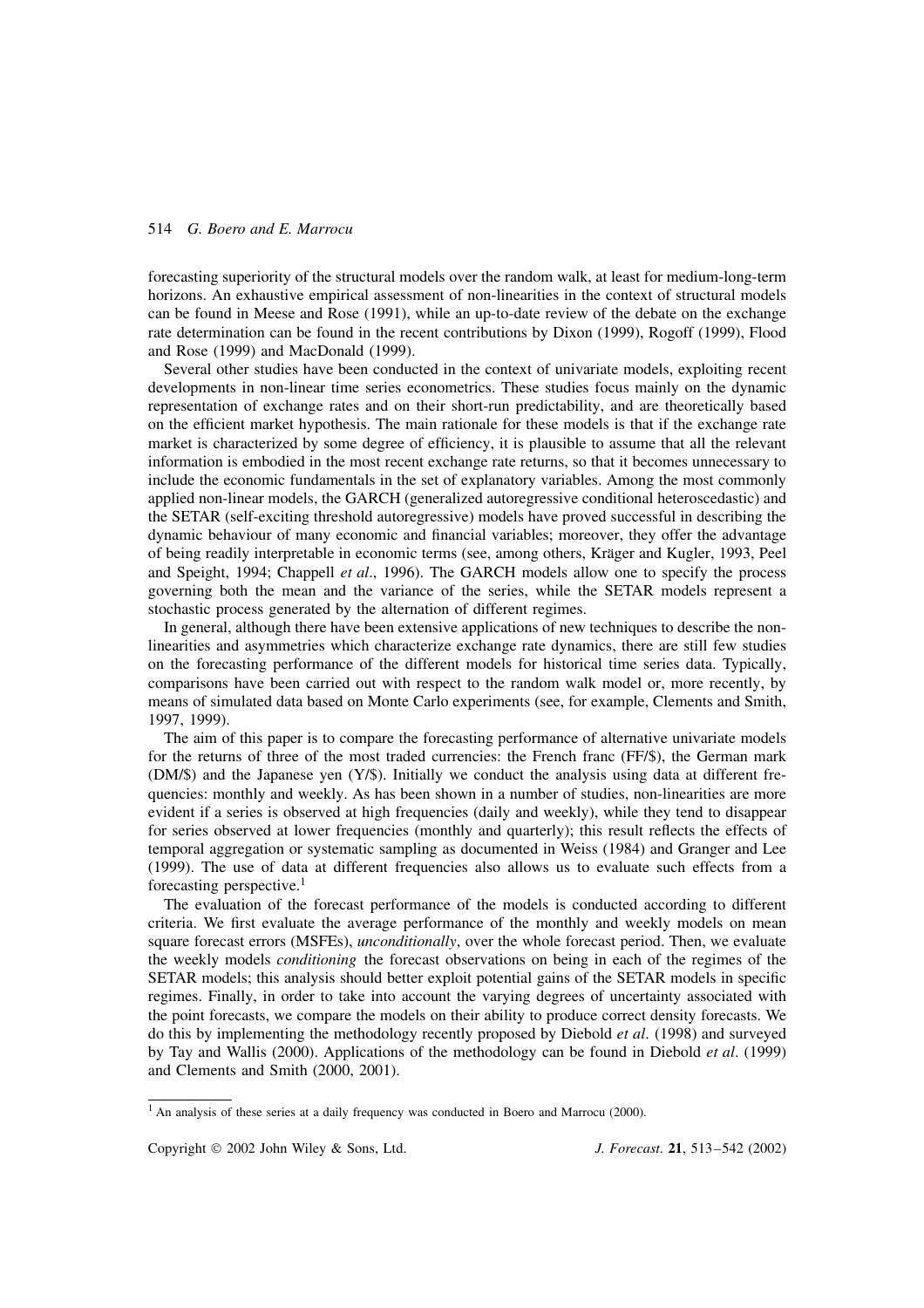The rest of the paper is organised as follows. In the next section we present a review of recent work on exchange rate determination and forecasting. The methodological issues, the models adopted and the tests performed to detect the presence of non-linearities are described in the third section. The statistical properties of the data are discussed in the fourth section, while the findings from the modelling and forecasting exercises are reported in the fifth section. Finally, we summarize the main results and make concluding remarks.

## LITERATURE REVIEW

An extensive empirical literature documents the finding that although exchange rate changes are weakly autocorrelated, there are strong dependencies in the data. In most empirical studies, which refer to the post-Bretton Woods floating exchange-rate regime, it is shown that the nature of the dependency can be adequately represented by the autoregressive conditional heteroskedastic (ARCH) model proposed by Engle (1982), or by its generalization represented by the GARCH model, suggested by Bollerslev (1986). This class of models is particularly suitable to describe the typical behaviour of financial time series, namely the fact that large (small) price changes tend to be followed by large (small) price changes of either sign; however, this kind of dependency can be exploited only to improve interval or density forecasts, but not point forecasts. An improvement in point forecasts can be achieved by the GARCH in Mean (GARCH-M) model, where the conditional variance estimate enters as a regressor in the mean equation of the series. Recently, many authors have also stressed the empirical relevance of non-linearity in mean for the exchange rate returns; we refer, among others, to Meese and Rose (1991), Kräger and Kugler (1993), Peel and Speight (1994), Chappell *et al*. (1996) and Brooks (1997). However, the significant presence of mean non-linearities for the in-sample period only rarely has provided better out-of-sample forecasts compared with those obtained from a simple linear or a random walk model. Furthermore, the results are often sensitive to the length of the forecast horizon and to the metric adopted to measure the forecasting accuracy.

Kräger and Kugler (1993) estimate threshold autoregressive models for the returns of the French franc, Italian lire, Japanese yen, German mark and Swiss franc, all quoted against the US dollar (weekly observations for the period 1980.6–1990.1). Kräger and Kugler find evidence of three different regimes, with the outer regimes exhibiting much higher estimated standard deviations than the inner regime, and argue that this finding is probably due to the central bank interventions aimed at avoiding excessive appreciation (first regime) or depreciation (third regime). The theoretical background of the empirical analysis presented in Kräger and Kugler is the rational expectations monetary model with stochastic intervention rules proposed by Hsieh (1989). Thus, a three-regime autoregressive model is considered a good candidate to approximate Hsieh's model, which, according to Kräger and Kugler, provides a better understanding of the managed floating exchange-rate regime than the target zone model (Krugman, 1991). In Hsieh's model central bank intervention is triggered by large exchange-rate changes, while in Krugman's model the intervention takes place when the level of the variable is in the vicinity of the bounds. In order to evaluate the relative importance of mean and variance non-linearities, GARCH models are also estimated for the variables listed above. Kräger and Kugler conclude that neither the threshold models nor the GARCH models prove successful in describing adequately the non-linearity present in the series.

Peel and Speight (1994) analyse the changes of the British pound exchange rate against the US dollar, the French franc and the Reichsmark for the interwar period (weekly data). Having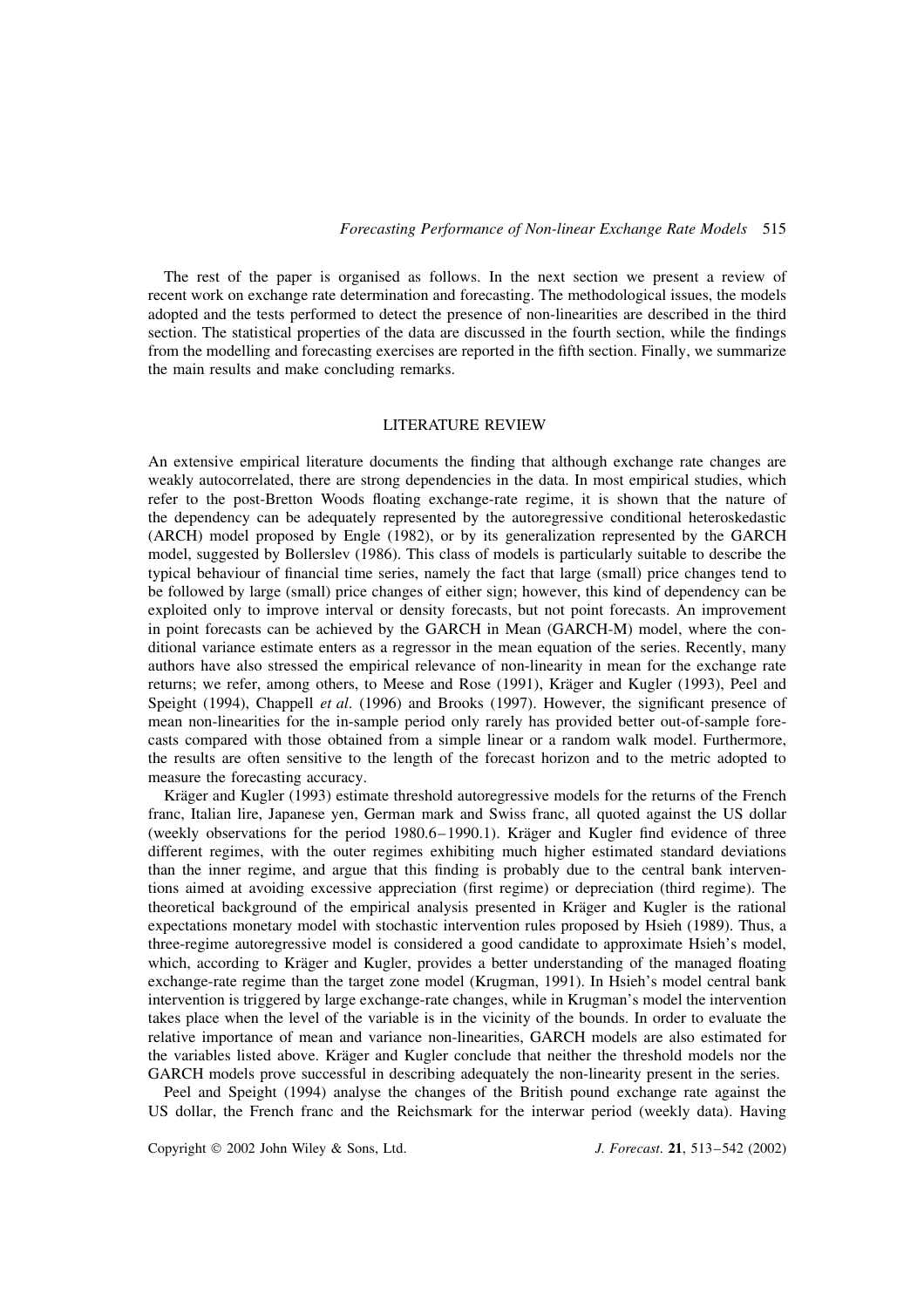found strong evidence of a generic form of non-linearity in all the series, the authors proceed by estimating alternative non-linear models: GARCH, bilinear and threshold autoregressive models.<sup>2</sup> The forecasting performance of the models is evaluated only for a one-step-ahead horizon: the linear-ARCH models exhibit a lower MSFE compared to the bilinear models for all the series, but in the case of the pound/US dollar exchange rate the most accurate forecasts are provided by the threshold models.

The study in Chappell *et al.* (1996) differs from those presented in Kräger and Kugler (1993) and in Peel and Speight (1994) since it is focused on the forecasting performance of non-linear models fitted to the *levels*, rather than the *changes*, of some bilateral ERM exchange rates considered at daily frequency. It is important to stress that if the forecast assessment (for more than one step ahead) is carried out on the basis of criteria such as the MSFE, the choice of data transformations is not neutral as shown by Clements and Hendry (1993, 1995): evaluation in differences is penalising relative to evaluation in levels. The issue of whether to evaluate the forecasting performance for the differences or the levels of the series is distinct from the issue of whether to estimate a model in the differences rather than the levels. According to Chappell *et al*. (1996), the inherent design of the ERM, based on the existence of a band in which the exchange rate is allowed to fluctuate without intervention by the central banks, could be the rationale for the presence of at least one threshold. Thus, the exchange rate follows a random walk process within the band but stationary autoregressive processes in the proximity of the ceiling or the floor such that the whole process exhibits mean-reverting features. In this case the process is globally, but not locally, stationary.<sup>3</sup> In contrast with most of the studies in which it is documented that the forecasting superiority of the non-linear models is often confined to the one-step-ahead horizon, the SETAR models estimated by Chappell *et al*. (1996) yield noticeable gains outperforming the random walk and the linear model at horizons as long as five and ten steps ahead.

Brooks (1996, 1997) analyses the daily British pound/US dollar exchange rate returns for the period 1974.1–1994.7. The main findings are that the non-linear models adopted, namely GARCH, SETAR and bilinear, produce forecasts only marginally more accurate than the ones obtained from a random walk model for all the horizons considered (up to 20 steps ahead). Moreover, on the basis of the Pesaran–Timmermann (1992) test, Brooks shows that the estimated models do not feature any *market timing ability*.

Diebold and Nason (1990) suggest four different reasons why non-linear models cannot provide better out-of-sample forecasts than the simpler linear model even when linearity is significantly rejected. These are (1) non-linearities concern the even-ordered conditional moments and therefore are not useful for improving forecasts, (2) in-sample non-linearities are due to structural breaks or outliers which cannot be exploited to improve out-of-sample forecasts, (3) conditional means non-linearities are a feature of the DGP but are not large enough to offer better forecasts, and (4) non-linearities are present but they are captured by the wrong type of non-linear model.

Dacco and Satchell (1999) and Clements and Smith (2001) argue that the alleged *poor* forecasting performance of non-linear models can also be due to the evaluation and measurement method adopted. On the basis of an extensive Monte Carlo study, Clements and Smith (2001), using the

<sup>&</sup>lt;sup>2</sup> The threshold autoregressive models estimated by Peel and Speight (1994) exhibit three regimes with symmetric thresholds

for the exchange rate against the dollar and two regimes for those against the French franc and the Reichsmark.<br><sup>3</sup> Pippinger and Goering (1993) show that the Dickey–Fuller test for time series which exhibit the same beha above has a very low power leading to a more frequent acceptance of the null of non-stationarity.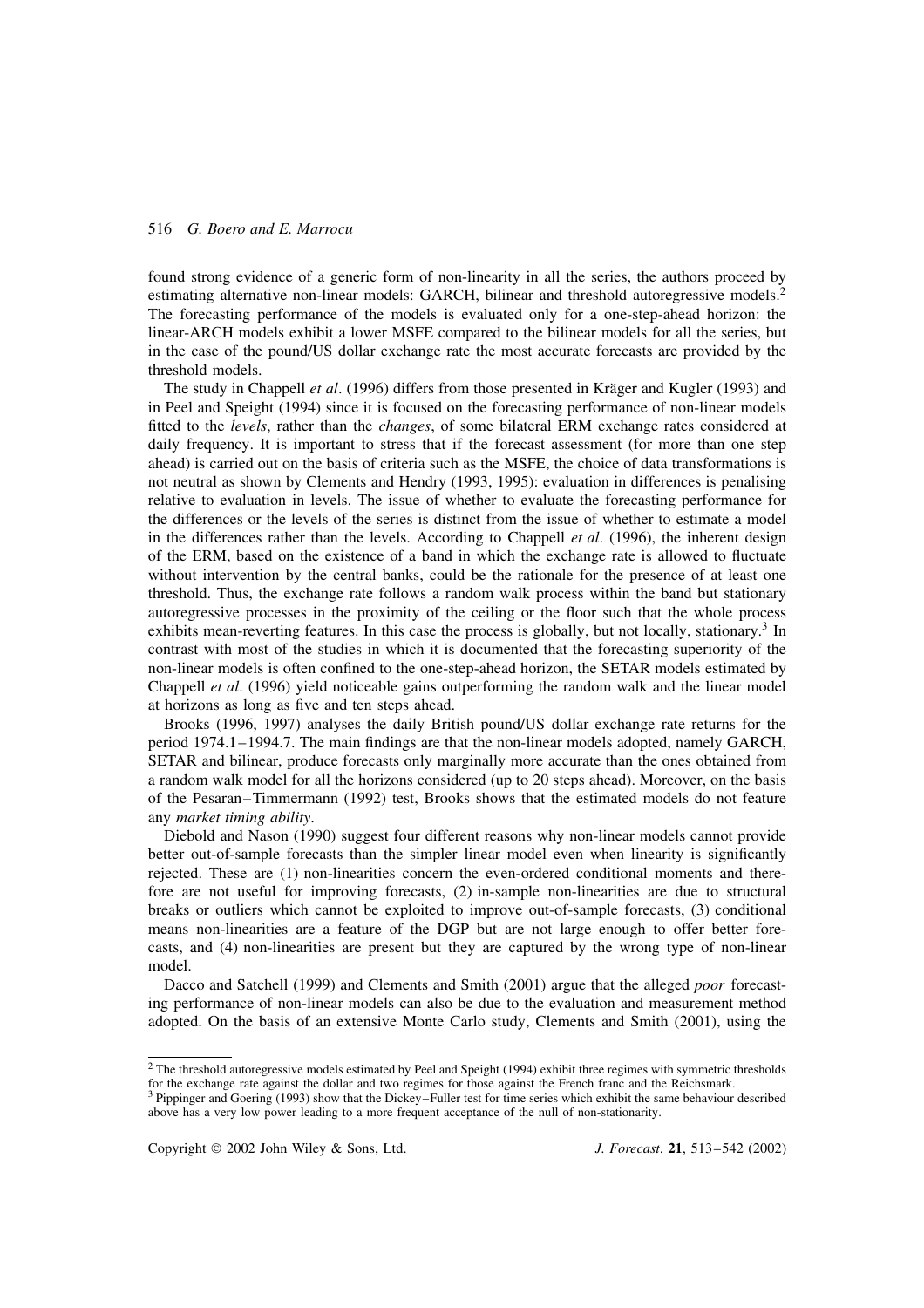SETAR specifications of Kräger and Kugler (1993) discussed above, show that whether the nonlinearities present in the data can be exploited to forecast better than a random walk depends both on how forecast accuracy is measured and on the *state of nature*. As suggested in their study, the evaluation of the whole forecast density may reveal gains to the non-linear models that are systematically masked if the comparison is carried out only in terms of MSFE.

Dacco and Satchell (1999) point out the predominance of the *random walk* model in forecasting exchange rates is mostly based on MSFE measures. Therefore, they suggest that the method of evaluation has to be chosen according to the nature of the problem examined. Methods based on the profitability criterion should turn out to be more adequate in the case of financial variables. Tests for the percentage of correct sign predictions, such as that proposed by Pesaran and Timmermann (1992), are expected to be more informative in deciding whether to buy or sell foreign currencies.

## METHODOLOGY

In this section we present the models adopted to describe and forecast the exchange rate returns and the tests applied to detect the presence of non-linear features in the analysed series.

### **The models**

#### *The threshold autoregressive models*

Threshold autoregressive models were first proposed by Tong (1978, 1983, 1990) and Tong and Lim (1980). The essential idea of this class of non-linear model is that the behaviour of a process can be described by a finite set of linear autoregressions. The appropriate AR model that generates the value of the time series at each point in time is determined by the relation of a conditioning variable to the threshold values; if the conditioning variable is the dependent variable itself after some delay, d, the model is known as *self-exciting*, hence the acronym SETAR.

Note that the threshold variable  $y_{t-d}$  is continuous on  $\Re$ , so that partitioning the real line defines the number of regimes that the process may follow:

$$
-\infty < r_0 < r_1 < \cdots < r_n < r_{n+1} < \infty
$$

where the  $r_i$  are referred to as *thresholds*. Thus, a SETAR model is piecewise-linear in the space of the threshold variable, rather than in time. If the process is in the *ith* regime, the *pth* order linear autoregression is formally defined as:

$$
y_t = \phi_0^{(j)} + \phi_1^{(j)} y_{t-1} + \dots + \phi_p^{(j)} y_{t-p} + \varepsilon_t^{(j)} \quad \text{for } r_{j-1} \le y_{t-d} < r_j \tag{1a}
$$
\n
$$
\varepsilon_t^{(j)} \sim \text{IID}(0, \sigma^{2(j)})
$$

Note that, in order to allow for different autoregressive structures across regimes,  $p$  can be seen as the maximum lag order.

An interesting feature of SETAR models is that the stationarity of  $y_t$  does not require the model to be stationary in each regime. On the contrary, the limit cycle behaviour that this class of models is able to describe arises from the alternation of explosive and contractionary regimes.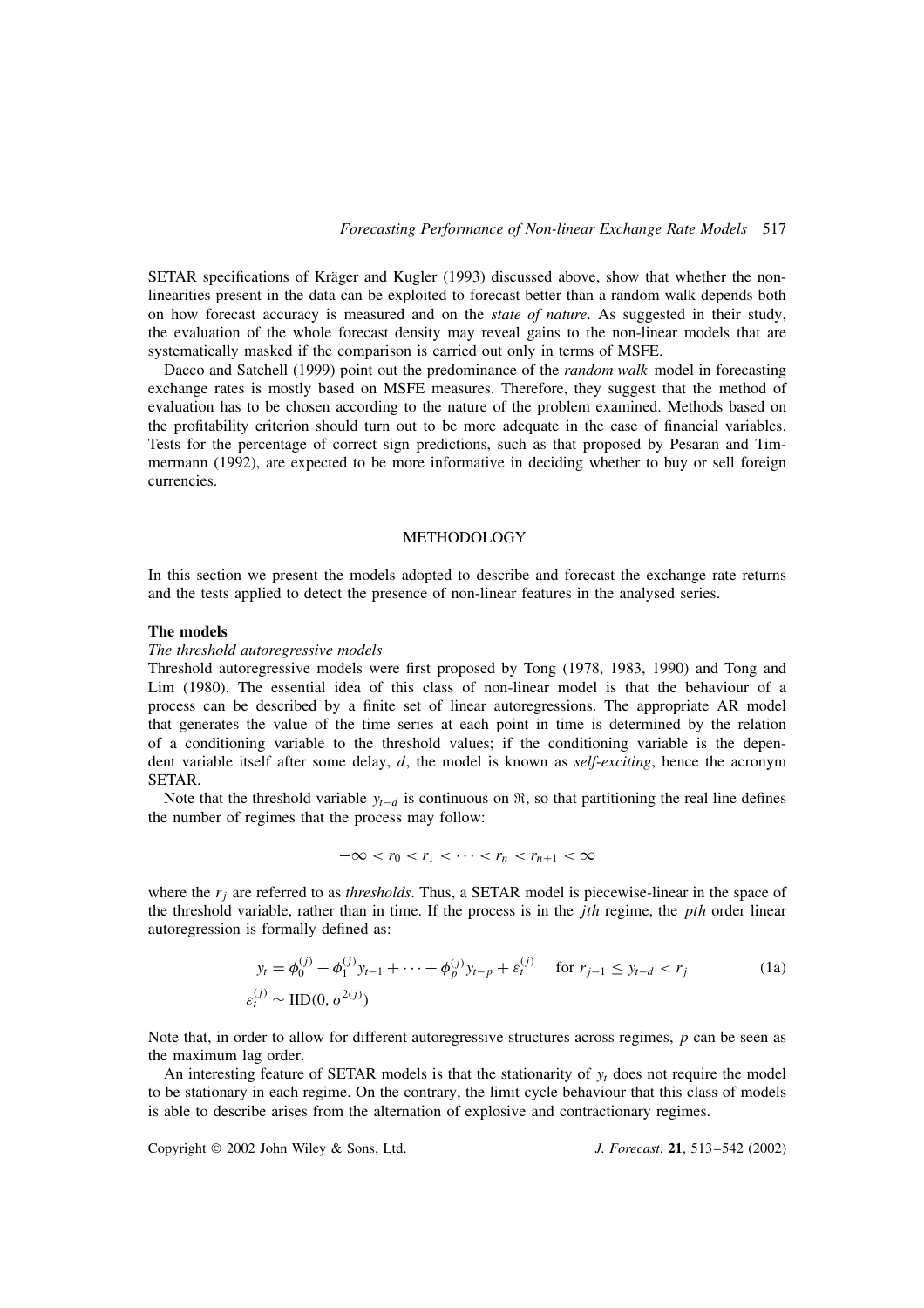A variant of the SETAR model, extensively explored by Terasvirta and Anderson (1992) and ¨ Granger and Teräsvirta (1993), can be obtained if the parameters are allowed to change smoothly over time. The resulting model is called a smooth threshold autoregressive model (STAR) and has the following general expression:

$$
y_t = \pi_0 + \pi'_1 x_t + (\theta_0 + \theta'_1 x_t) F(y_{t-d}) + u_t
$$

where the error is assumed to be n.i.d  $(0, \sigma^2)$ ,  $x_t = (y_{t-1}, \ldots, y_{t-p})'$ ,  $\pi_1 = (\pi_{11}, \ldots, \pi_{1p})'$  and  $\theta_1 = (\theta_{11}, \ldots, \theta_{1p})'$ , and  $F(.)$  is the transition function.

The most common specifications for the transition function are the logistic and the exponential:

$$
F(y_{t-d}) = \{1 + \exp[-\gamma(y_{t-d} - r)]\}^{-1}
$$

$$
F(y_{t-d}) = 1 - \exp[-\gamma(y_{t-d} - r)^{2}]
$$

In the logistic STAR (LSTAR) model the parameters change monotonically with  $y_{t-d}$ . When  $\gamma$ tends to infinity,  $F(y_{t-d})$  becomes a Heaviside function which assumes value 0 if the threshold variable is equal or smaller than r and value 1 if it is greater than  $r$ ; in this case the model becomes a SETAR model. On the other hand, if  $\gamma$  tends to zero, the STAR reduces to a linear AR(p) model. In the exponential STAR (ESTAR) case, the parameters change symmetrically about r with  $y_{t-d}$ . When  $\gamma$  tends to either infinity or zero the model becomes linear because, on the boundary, one regime has probability 1 and the other zero.

*SETAR model estimation* When the structural parameters, r and d, are known, a SETAR model can be estimated by fitting an AR model to the appropriate subset of observations determined by the relationship of the threshold variable to the value of the threshold (*arranged autoregression*). Alternatively, indicator functions, which implicitly constrain the residual error variance to be constant across regimes, can be employed and the model can be reformulated as follows:

$$
y_t = (\phi_0^{(1)} + \phi_1^{(1)} y_{t-1} + \dots + \phi_p^{(1)} y_{t-p})(1 - I[y_{t-d} > r])
$$
  
+ 
$$
(\phi_0^{(2)} + \phi_1^{(2)} y_{t-1} + \dots + \phi_p^{(2)} y_{t-p})(I[y_{t-d} > r]) + \varepsilon_t
$$
 (1b)

where I[A] is an indicator function with  $I[A] = 1$  if the event A occurs and I[A] = 0 otherwise.

In the more common case, in which the threshold parameter  $(r)$  and the delay parameter  $(d)$  are unknown, Tong (1983) suggests an empirical procedure that allows selecting as the 'best' model the one which yields the minimum Akaike Information Criteria (AIC). However, as stressed by Priestley (1988), such a procedure has to be seen as a guide in choosing a small subclass of non-linear models featuring desirable economic and statistical properties.

For the case of a SETAR  $(p_1, p_2; d)$  model Tong (1983) proposes a three-stage procedure: for given values of  $d$  and  $r$ , separate AR models are fitted to the appropriate subsets of data, the order of each model is chosen according to the usual AIC criteria. In the second stage  $r$  can vary over a set of possible values while  $d$  has to remain fixed, the re-estimation of the separate AR models allows the determination of the r parameter, as the one for which  $AIC(d)$  attains its minimum value. In stage three the search over  $d$  is carried out by repeating both stage 1 and stage 2 for  $d = d_1, d_2, \ldots, d_p$ . The selected value of d is, again, the value that minimizes  $AIC(d)$ .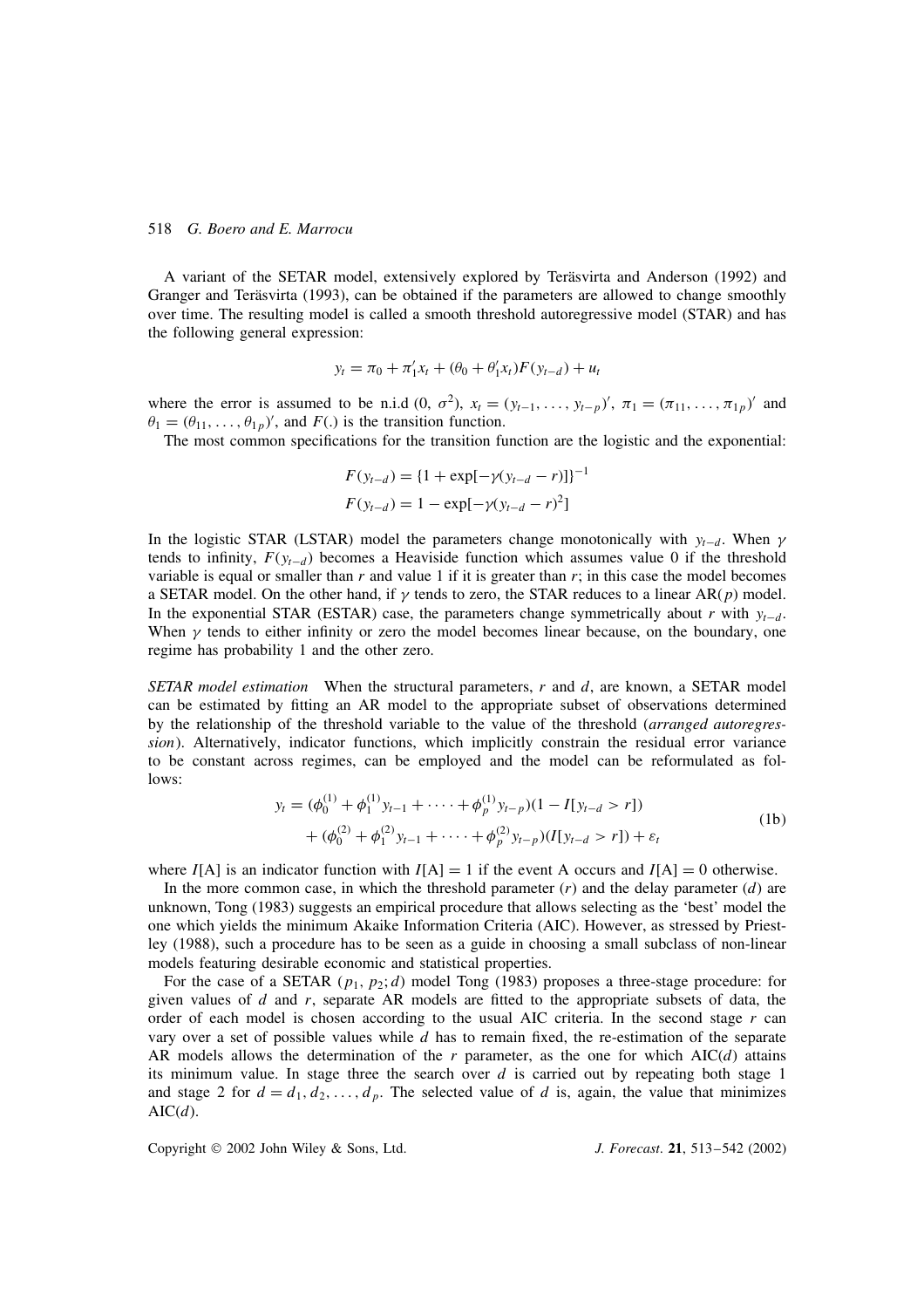### *GARCH models*

An ARCH process can be defined in terms of the error distribution of a model in which the variable  $y_t$  is generated by:

$$
y_t = x_t \beta + \varepsilon_t \qquad t = 1, \dots, T \tag{2}
$$

where  $x_t$  is a vector of  $k \times 1$  explanatory variables, which in our study includes only lagged values of  $y_t$ , and  $\beta$  is a  $k \times 1$  vector of autoregressive coefficients. The ARCH model proposed by Engle (1982) specifies the distribution of  $\varepsilon_t$  conditioned on the information set  $\Psi_{t-1}$ , which includes the actual values for the variables  $y_{t-1}, y_{t-2}, \ldots, y_{t-k}$ . In particular, the model is based on the assumption that:

$$
\varepsilon_t |\Psi_{t-1} \sim \ N(0, h_t) \tag{3}
$$

where  $h_t = \alpha_0 + \alpha_1 \varepsilon_{t-1}^2 + \cdots + \alpha_q \varepsilon_{t-q}^2$  with  $\alpha_0 > 0$  and  $\alpha_i \ge 0$ ,  $i = 1, \ldots, q$ , in order to constrain the conditional variance to be positive. Thus, the error variance is time-varying and depends on the magnitude of past errors.

Bollerslev (1986) proposes a generalization of the ARCH model, which leads to the following specification of the conditional variance:

$$
h_t = \alpha_0 + \alpha_1 \varepsilon_{t-1}^2 + \ldots + \alpha_q \varepsilon_{t-q}^2 + \beta_1 h_{t-1} + \ldots + \beta_p h_{t-p}
$$
(4)

This process is known as  $GARCH(p,q)$ . To guarantee that the conditional variance assumes only positive values the following restrictions have to be imposed:  $\alpha_0 > 0$ ,  $\alpha_i \ge 0$  for  $i = 1, \ldots, q$ , and  $\beta_i \geq 0$  for  $i = 1, \ldots, p$ <sup>4</sup>. In practice, the value of q in the GARCH model is much smaller than the corresponding value of  $q$  in the ARCH representation. Usually, a simple GARCH $(1,1)$  model offers an adequate description of most economic and financial time series.

## *GARCH in mean*

Engle *et al*. (1987) extend the ARCH model by introducing the conditional variance as a regressor in the mean equation of the variable:

$$
y_t = x_t'\beta + \delta h_t + \varepsilon_t \quad t = 1, \dots, T
$$
 (5)

where  $\varepsilon_t | \Psi_{t-1} \sim N(0, h_t)$  and  $h_t$  is a (G)ARCH process.

In the (G)ARCH-M model the conditional variance is included in the mean equation according In the (O)ARCH-M model the conditional vari-<br>to different functional forms:  $log(h_t)$ ,  $\sqrt{h_t}$  and  $h_t$ .

*Asymmetric GARCH* A relevant extension of the GARCH models is represented by the class of asymmetric models. These allow one to capture possible asymmetries in the conditional variance induced by the sign and the magnitude of past shocks. Most applied specifications are the threshold heteroscedastic model (TARCH) (Glosten *et al*., 1993; Zakoian, 1994) and the Exponential GARCH model (EGARCH; Nelson, 1991).

<sup>&</sup>lt;sup>4</sup> These are sufficient restrictions for the conditional variance to be positive, but they are not necessary (see Nelson and Cao, 1992).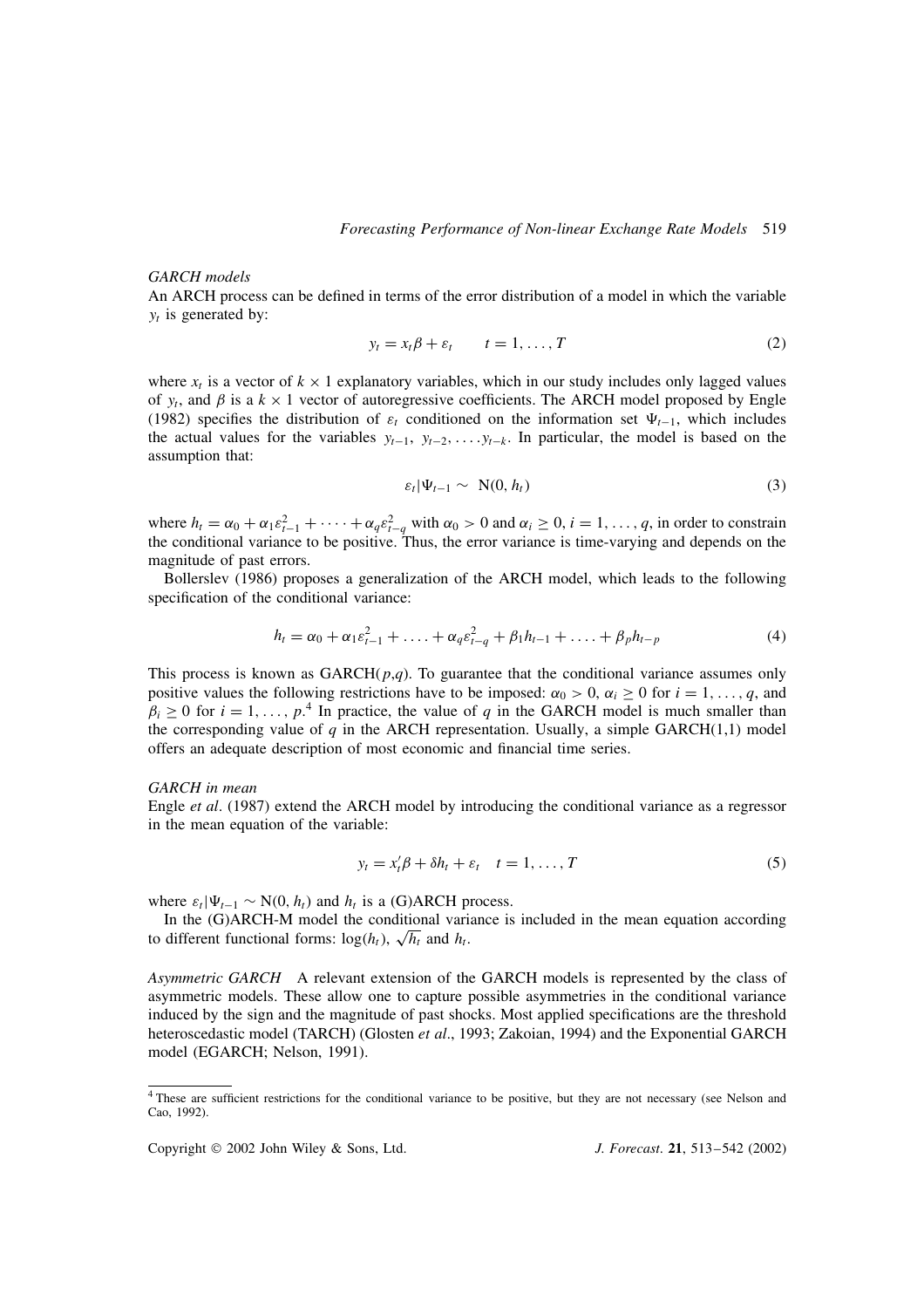#### **Linearity tests**

Testing for linearity is not a "standard testing situation" (Granger, 1993, p. 237) due to the characteristics of the null and alternative hypotheses. In fact, the specification of the null of linearity involves a very large number of parameters, while the alternative implies a 'huge' number of models, each one with many parameters (Granger, pp. 236–237). Therefore, Granger suggests a testing strategy based on the application of a battery of tests. Each test needs not to be interpreted formally, but rather as an indication of the presence of non-linear features in the data. In order to detect the presence of non-linear components in the returns series of the French franc, the German mark and the Japanese yen, we apply four different linearity tests: the RESET test, the Tsay (1986) test, the S2 test proposed by Luukkonen *et al*. (1988), and the McLeod and Li (1983) test. All the tests are devised for the null hypothesis of linearity.

The RESET test is applied in its traditional form (Ramsey, 1969) and in the modified version found to be superior by Thursby and Schmidt (1977). In its original form, a linear autoregression of order  $p$  is run, followed by an auxiliary regression in which powers of the fitted values obtained in the first stage are included along with the initial regressors. The modified RESET test requires that all the initial regressors enter linearly and up to a certain power  $h$  in the auxiliary regression; Thursby and Schimdt suggest using  $h = 4$ . The Lagrange multiplier form (Granger and Teräsvirta, 1993) of the test is adopted in this study, thus the test is distributed as a  $\chi^2$  with up to 3p degrees of freedom for the modified version.

The Tsay (1986) test belongs to the class of tests based on Volterra expansions (Priestley, 1980) and represents a generalization of the Keenan (1985) test. Under the null hypothesis the series is described by a linear  $AR(p)$  model, while the auxiliary regression includes squares and crossproducts terms at different lag lengths, such as  $y_{t-i}y_{t-j}$ . Tsay shows that the test is more powerful than Keenan's test. Under the null hypothesis, which imposes the condition that all the coefficients of the non-linear terms are jointly equal to zero, the test is distributed as an F with  $p(p + 1)/2$  and  $(T-p-p(p+1)/2-1)$  degrees of freedom.

While the RESET and the Tsay tests are devised for a generic form of misspecification, the  $S_2$ test, suggested by Luukkonen *et al*. (1988), is formulated for a specific alternative hypothesis, i.e. STAR-type non-linearity. However, the authors show that the  $S_2$  test has reasonable power even when the true model is a SETAR one. The S<sub>2</sub> test follows a  $\chi^2$  with  $p(p + 1)/2 + 2p^2$  degrees of freedom and is calculated as  $S_2 = T(SSE_0 - SSE_1)/SSE_0$ , where  $SSE_0$  is the residual sum of squares from a linear autoregression of order  $p$  for  $y_t$ , and SSE<sub>1</sub> is the residual sum of squares from the following model:

$$
y_t + \beta_0 + \beta' w_t + \sum_{i=1}^p \sum_{j=1}^p \xi_{ij} y_{t-i} y_{t-j} + \sum_{i=1}^p \sum_{j=1}^p \psi_{ij} y_{t-i} y_{t-j}^2 + \sum_{i=1}^p \sum_{j=1}^p \kappa_{ij} y_{t-i} y_{t-j}^3 = \varepsilon_t \tag{6}
$$

where the vector  $w_t$  includes the lags of  $y_t$ .

The maximum lag  $p$  is usually unknown and is determined from the data according to some model selection criterion (AIC). If the true model is non-linear, it is possible that the maximum lag in the  $AR(p)$  model is greater than the one in the non-linear model and this can lower the power of the test compared with the case in which p is known. On the other hand, if p is so low that the linear model has autocorrelated residuals, the test is then biased towards rejection if the true model is linear, because the test also has power against serially correlated errors (Teräsvirta, 1994). If  $d$ is assumed to be known,  $y_{t-d}$  can be substituted in the above auxiliary regression for  $y_{t-j}$ , and the resulting test has a  $\chi^2$  distribution with 3p degrees of freedom under the null. Note that even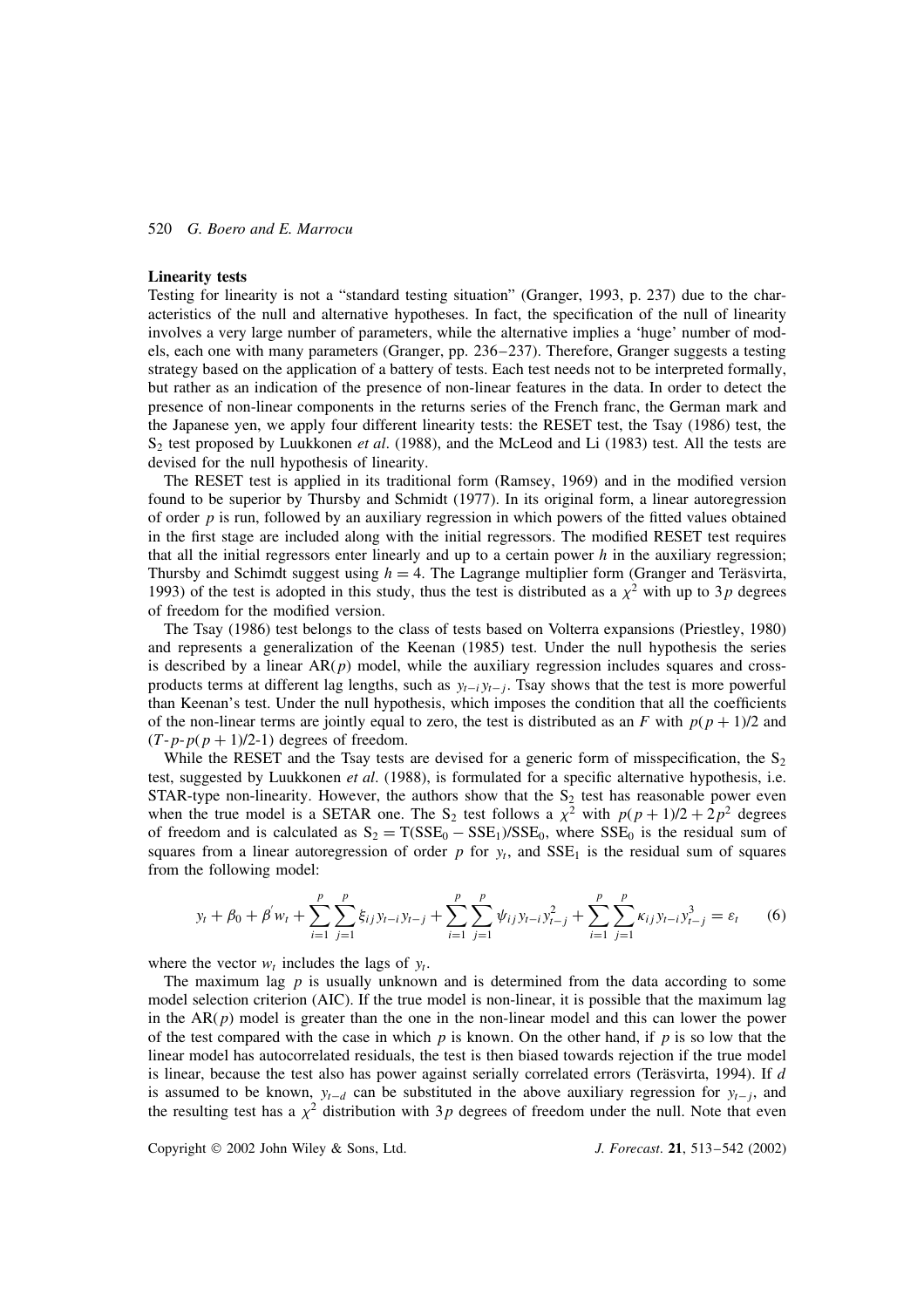when d is fixed the test statistic requires a large number of degrees of freedom if the lag  $p$  in the linear model is high. For this reason, the  $S_2$  test is applied assuming that the delay parameter d is known and takes values in the range  $[1,6]$ . If the null is rejected for different values of d, the delay parameter is selected as the one that yields the lowest *probability* value.

To check for the presence of non-linearity in variance we perform the McLeod and Li (1983) test. The test is similar to the test proposed by Ljung and Box (1978); both tests are based on the estimation of the correlation function of the squared residuals obtained from a linear model. Granger and Anderson (1978) point out that even if the residuals from Box–Jenkins (1976) linear models can appear to be non-correlated, the squared residuals are often correlated if the series is non-linear. Therefore, according to Granger and Anderson (1978) the autocorrelation function is a useful tool for identifying and selecting non-linear models. The McLeod and Li test is calculated as follows. The estimated residual series  $\hat{u}_t$  is obtained from the *best*  $AR(p)$  or  $ARMA(p,q)$  model and the autocorrelation function is computed according to the following expression:

$$
\hat{r}_u^2(k) = \frac{\sum_{t=k+1}^T (\hat{u}_t^2 - \hat{\sigma}^2)(\hat{u}_{t-k}^2 - \hat{\sigma}^2)}{\sum_{t=1}^T (\hat{u}_t^2 - \hat{\sigma}^2)^2}
$$
 where  $\hat{\sigma}^2 = \frac{1}{T} \sum \hat{u}_t^2$ 

The test is computed as the *portmanteau*  $Q^*(m)$  statistics,

$$
Q^*(m) = T(T+2) \sum_{i=1}^m \frac{\hat{r}_u^2(i)}{(T-i)}
$$

which is distributed asymptotically as a  $\chi^2$  with m degrees of freedom, if the estimated residuals  $\hat{u}_t$  are independent.<sup>5</sup>

## PRELIMINARY DATA ANALYSIS

The empirical analysis has been carried out on the exchange rate returns measured in log-differences. The monthly series for the log-levels and the returns for the period 1973.1–1997.7 (294 observations) are depicted in Figure 1. Figure 1 also shows the behaviour of the weekly series over the same period (1281 observations). All the returns series are mean-stationary, while the variance features the typical *volatility clustering* phenomenon with periods of high volatility followed by periods of low volatility, and this is particularly evident for weekly series. If such a feature turns out to be relevant we expect the GARCH models to capture it adequately.

Table I reports the summary of the descriptive statistics for the exchange rate returns. All the series, especially those at weekly frequencies, are characterized by excessive kurtosis and asymmetry. The Jarque–Bera test strongly rejects the normality hypothesis for all the series.

Tables II(a) and II(b) report the probability values for the linearity test performed on the logdifferences of the series. For each test the linear model under the null hypothesis has been estimated

<sup>&</sup>lt;sup>5</sup> Note, however, that there are suggestions that the asymptotic distribution of this test may not be invariant to heteroscedasticity (see Li and Mak, 1994).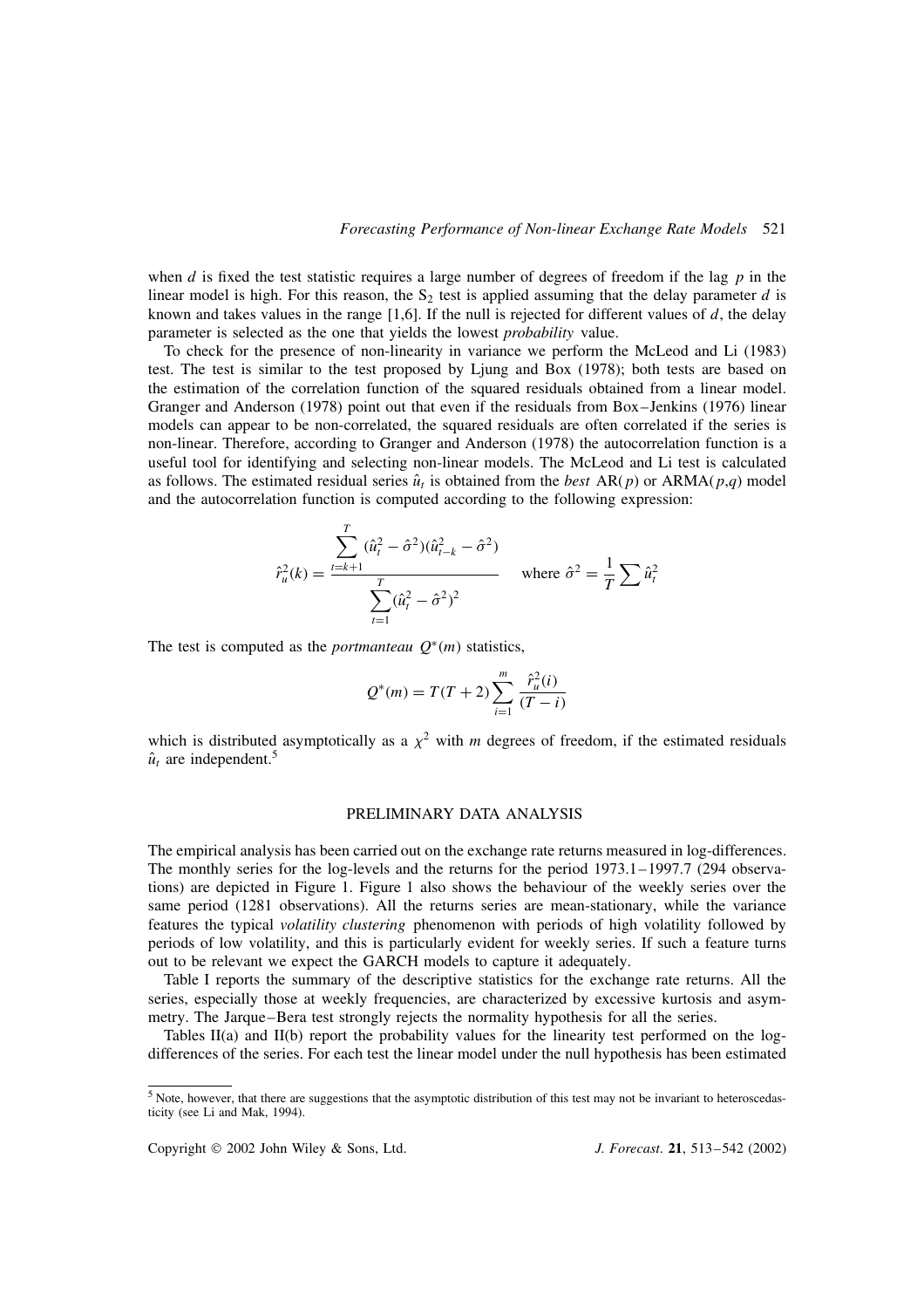



Figure 1. Exchange rate log-levels (dotted lines) and returns (solid lines)

assuming different lag structures ( $p = 2, \ldots, 6$ ). As pointed out by Teräsvirta (1994), if the 'true' model is non-linear it is possible that the maximum lag in the  $AR(p)$  model is greater than the lag order in the non-linear model and this can lower the power of the test compared with the case in which p is known. In Tables II(a) and II(b) we report the results only for  $p = 4, 5, 6$ .

The RESET test, in both its traditional and modified version, has been carried out according to three different specifications. The first includes only the squared terms (fitted values or initial regressors), the second adds the cubic terms, and the third includes terms up to the fourth power. Focusing first on *monthly* series (Table II(a)), the  $S_2$  test, performed under the specific alternative

Copyright 2002 John Wiley & Sons, Ltd. *J. Forecast*. **21**, 513–542 (2002)

1.2 1.4 1.6 1.8 2.0  $2.2$  $2.4$ 

 $0.2$ 0.4 0.6 0.8 1.0 1.2 1.4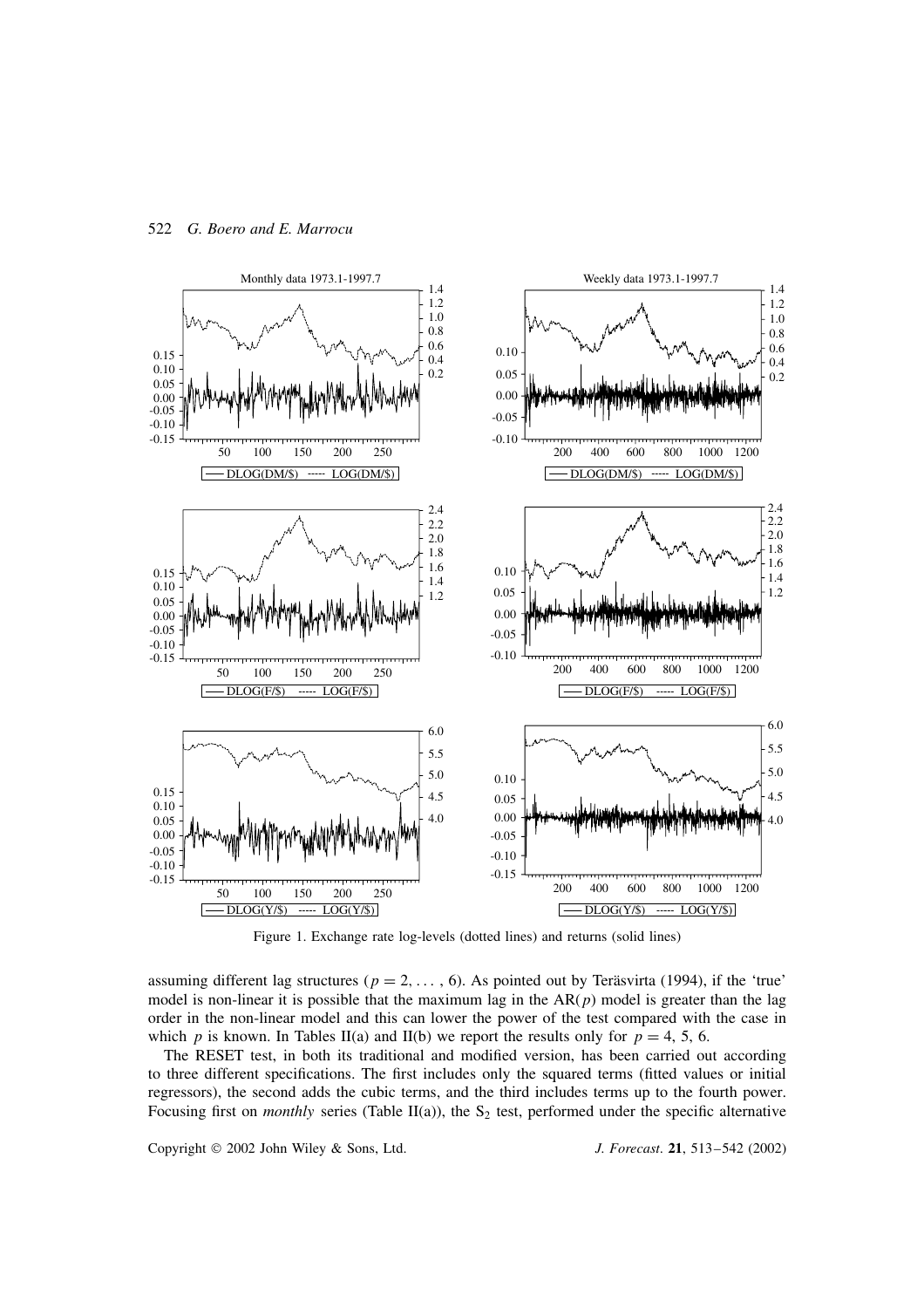Table I(a). Descriptive statistics for the exchange rate returns (monthly data)

|                     | F/S         | DM/S        | Y/S         |
|---------------------|-------------|-------------|-------------|
| Mean                | 0.000700    | $-0.001851$ | $-0.003179$ |
| Median              | $-0.001087$ | $-0.002323$ | 0.000851    |
| Maximum             | 0.116373    | 0.121743    | 0.115344    |
| Minimum             | $-0.104154$ | $-0.118541$ | $-0.109147$ |
| Std dev.            | 0.033329    | 0.034553    | 0.033336    |
| <b>Skewness</b>     | 0.210835    | 0.008767    | $-0.241786$ |
| Kurtosis            | 3.968137    | 4.075787    | 3.954479    |
| Jarque-Bera         | 13.65990    | 14.18089    | 14.02467    |
| Probability         | 0.001081    | 0.000833    | 0.000901    |
| <b>Observations</b> | 294         | 294         | 294         |

Table I(b). Descriptive statistics for the exchange rate returns (weekly data)

|                     | F/S         | DM/S        | Y/S         |
|---------------------|-------------|-------------|-------------|
| Mean                | $-0.000435$ | 0.000147    | $-0.000740$ |
| Median              | $-0.000118$ | 0.000000    | 0.000000    |
| Maximum             | 0.072321    | 0.075292    | 0.063120    |
| Minimum             | $-0.071506$ | $-0.075878$ | $-0.105679$ |
| Std dev.            | 0.015196    | 0.014831    | 0.014186    |
| <b>Skewness</b>     | $-0.166860$ | $-0.069270$ | $-0.702024$ |
| Kurtosis            | 4.932147    | 5.754028    | 7.815579    |
| Jarque-Bera         | 205.2034    | 405.8562    | 1342.976    |
| Probability         | 0.000000    | 0.000000    | 0.000000    |
| <b>Observations</b> | 1281        | 1281        | 1281        |

Table II(a). Linearity tests— $P$ -values (monthly data)

|                   |       | French franc |       |                | German mark |       |                | Japanese yen |       |
|-------------------|-------|--------------|-------|----------------|-------------|-------|----------------|--------------|-------|
| $\boldsymbol{p}$  | 4     | 5            | 6     | $\overline{4}$ | 5           | 6     | $\overline{4}$ | 5            | 6     |
| RESET-2           | 0.404 | 0.899        | 0.271 | 0.236          | 0.267       | 0.660 | 0.383          | 0.429        | 0.217 |
| RESET-3           | 0.673 | 0.570        | 0.095 | 0.032          | 0.228       | 0.895 | 0.311          | 0.395        | 0.374 |
| RESET-4           | 0.687 | 0.685        | 0.182 | 0.075          | 0.372       | 0.962 | 0.420          | 0.520        | 0.448 |
| Mod.RESET-2       | 0.764 | 0.982        | 0.930 | 0.718          | 0.894       | 0.893 | 0.645          | 0.120        | 0.132 |
| Mod.RESET-3       | 0.336 | 0.563        | 0.465 | 0.156          | 0.492       | 0.152 | 0.852          | 0.432        | 0.485 |
| Mod.RESET-4       | 0.085 | 0.208        | 0.228 | 0.194          | 0.574       | 0.060 | 0.796          | 0.460        | 0.602 |
| Tsav <sup>a</sup> | 0.315 | 0.428        | 0.472 | 0.749          | 0.819       | 0.739 | 0.554          | 0.334        | 0.097 |
| $S_2, d = 1$      | 0.004 | 0.01         | 0.026 | 0.000          | 0.000       | 0.001 | 0.046          | 0.054        | 0.121 |
| $S_2, d = 2$      | 0.508 | 0.505        | 0.516 | 0.517          | 0.311       | 0.059 | 0.243          | 0.299        | 0.257 |
| $S_2, d = 3$      | 0.877 | 0.921        | 0.837 | 0.980          | 0.970       | 0.990 | 0.970          | 0.453        | 0.557 |
| $S_2, d = 4$      | 0.312 | 0.441        | 0.667 | 0.190          | 0.536       | 0.642 | 0.645          | 0.046        | 0.069 |
| $S_2, d = 5$      | 0.144 | 0.194        | 0.144 | 0.005          | 0.216       | 0.115 | 0.245          | 0.154        | 0.076 |
| $S_2, d = 6$      | 0.192 | 0.576        | 0.866 | 0.069          | 0.781       | 0.970 | 0.587          | 0.713        | 0.442 |
| $Q^*(12)$         | 0.883 | 0.991        | 0.998 | 0.007          | 0.186       | 0.045 | 0.000          | 0.000        | 0.000 |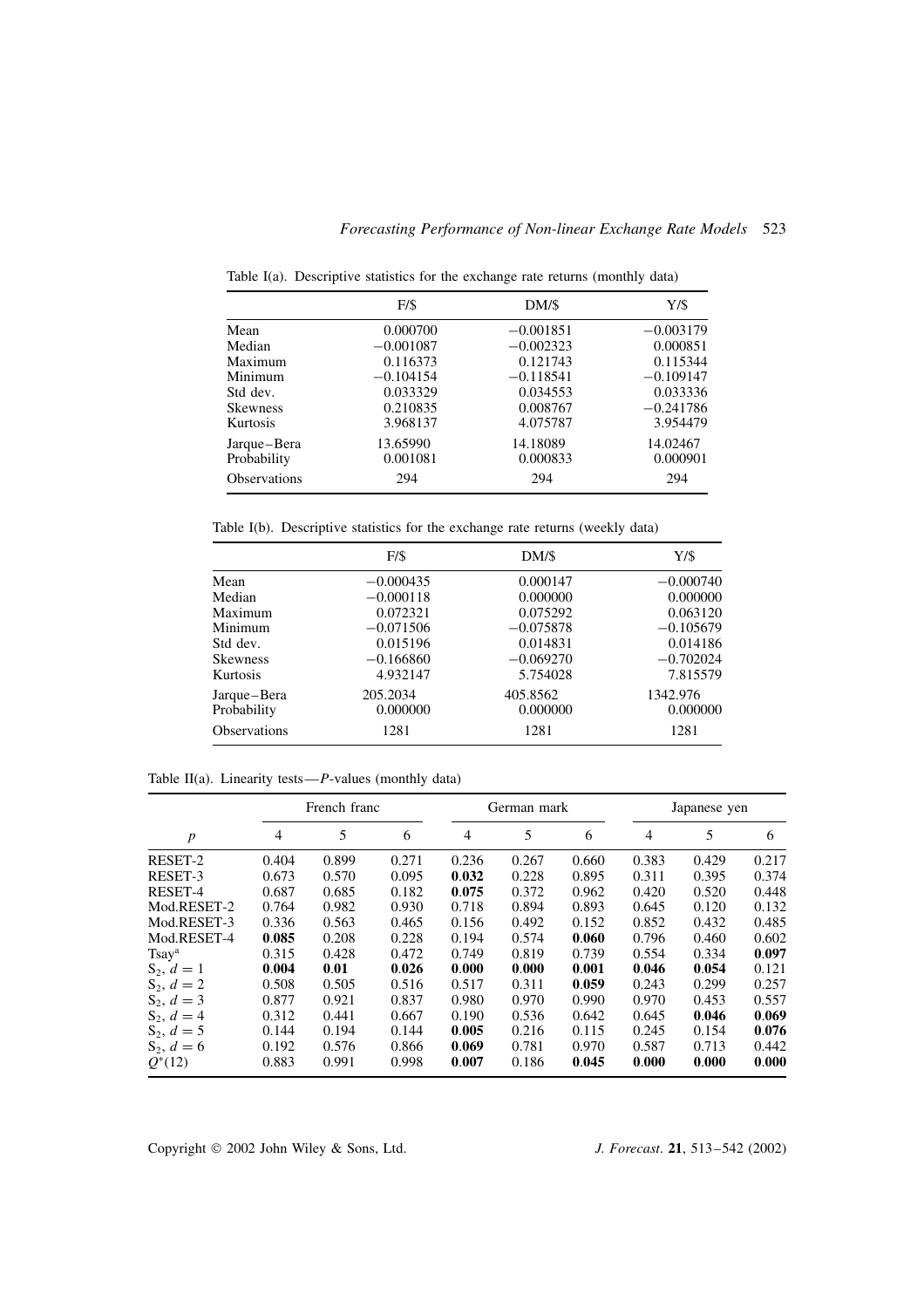|  |  | Table II(b). Linearity tests $-P$ -values (weekly data) |  |  |
|--|--|---------------------------------------------------------|--|--|
|--|--|---------------------------------------------------------|--|--|

|                   |       | French franc |       |                | German mark |       |                | Japanese yen |       |
|-------------------|-------|--------------|-------|----------------|-------------|-------|----------------|--------------|-------|
| $\boldsymbol{p}$  | 4     | 5            | 6     | $\overline{4}$ | 5           | 6     | $\overline{4}$ | 5            | 6     |
| RESET-2           | 0.906 | 0.983        | 0.677 | 0.113          | 0.116       | 0.524 | 0.036          | 0.028        | 0.061 |
| RESET-3           | 0.060 | 0.344        | 0.475 | 0.000          | 0.000       | 0.023 | 0.025          | 0.013        | 0.006 |
| RESET-4           | 0.131 | 0.520        | 0.518 | 0.000          | 0.000       | 0.058 | 0.055          | 0.011        | 0.003 |
| Mod.RESET-2       | 0.042 | 0.047        | 0.075 | 0.057          | 0.034       | 0.058 | 0.166          | 0.193        | 0.160 |
| Mod.RESET-3       | 0.004 | 0.001        | 0.001 | 0.015          | 0.003       | 0.005 | 0.323          | 0.099        | 0.070 |
| Mod.RESET-4       | 0.014 | 0.002        | 0.002 | 0.047          | 0.015       | 0.027 | 0.099          | 0.011        | 0.005 |
| Tsay <sup>a</sup> | 0.025 | 0.035        | 0.092 | 0.022          | 0.024       | 0.024 | 0.099          | 0.024        | 0.000 |
| $S_2, d = 1$      | 0.001 | 0.000        | 0.000 | 0.007          | 0.002       | 0.003 | 0.032          | 0.000        | 0.000 |
| $S_2, d = 2$      | 0.001 | 0.001        | 0.002 | 0.018          | 0.026       | 0.022 | 0.001          | 0.002        | 0.002 |
| $S_2, d = 3$      | 0.548 | 0.764        | 0.577 | 0.000          | 0.001       | 0.002 | 0.093          | 0.169        | 0.084 |
| $S_2, d = 4$      | 0.342 | 0.038        | 0.064 | 0.308          | 0.015       | 0.023 | 0.637          | 0.388        | 0.231 |
| $S_2, d = 5$      | 0.146 | 0.082        | 0.052 | 0.103          | 0.110       | 0.194 | 0.000          | 0.000        | 0.000 |
| $S_2, d = 6$      | 0.000 | 0.000        | 0.004 | 0.000          | 0.000       | 0.001 | 0.000          | 0.000        | 0.001 |
| $Q^*(12)$         | 0.000 | 0.000        | 0.000 | 0.000          | 0.000       | 0.000 | 0.000          | 0.000        | 0.000 |

 $p$  is the autoregressive lag order under the null hypothesis of linearity.

<sup>a</sup> The Tsay test follows an *F*-distribution, while all the other tests are distributed as  $\chi^2$ .

hypothesis of STAR-type non-linearity, indicates the presence of non-linearities in a number of cases. The test is robust with respect to the autoregressive structure and the lowest P-values are found for  $d = 1$ . The results of the RESET and Tsay tests, devised for a generic alternative hypothesis of non-linearity, lead to a rejection of the null only in a small number of cases. Finally, the McLeod–Li test shows the presence of non-linearity in variance for the Japanese yen and for the German mark. Although the test was carried out for  $m = 1, 2, \ldots, 12$ , we report results only for  $m = 12$ , since the statistic did not change appreciably for different values of m.

Turning to *weekly* series, the linearity tests (Table II(b)) lead to the rejection of the null in a higher number of cases compared with the monthly series. There is, therefore, stronger evidence of non-linear components for the high-frequency data. In particular, the RESET test in the Thursby–Schmidt version turns out to be more powerful than the traditional formulation, allowing rejection of the null hypothesis in a larger number of cases with respect to the French franc and the German mark. The Japanese yen series, on the other hand, appears more non-linear if the evidence is based on the classic RESET test.

The results of the  $S_2$  test show rejections in most cases, with only few exceptions depending on the selected delay parameter  $d$ . The Tsay test and the McLeod–Li test, for which the results are reported for  $m = 12$ , leads to rejection of linearity for all the series, regardless of the dynamic structure adopted.

## EMPIRICAL RESULTS

## **Model estimation results**

*Linear models*

The models were estimated over the period 1973.2–1991.6. Examination of the in-sample returns data revealed more significant serial correlation in the weekly than in the monthly series. The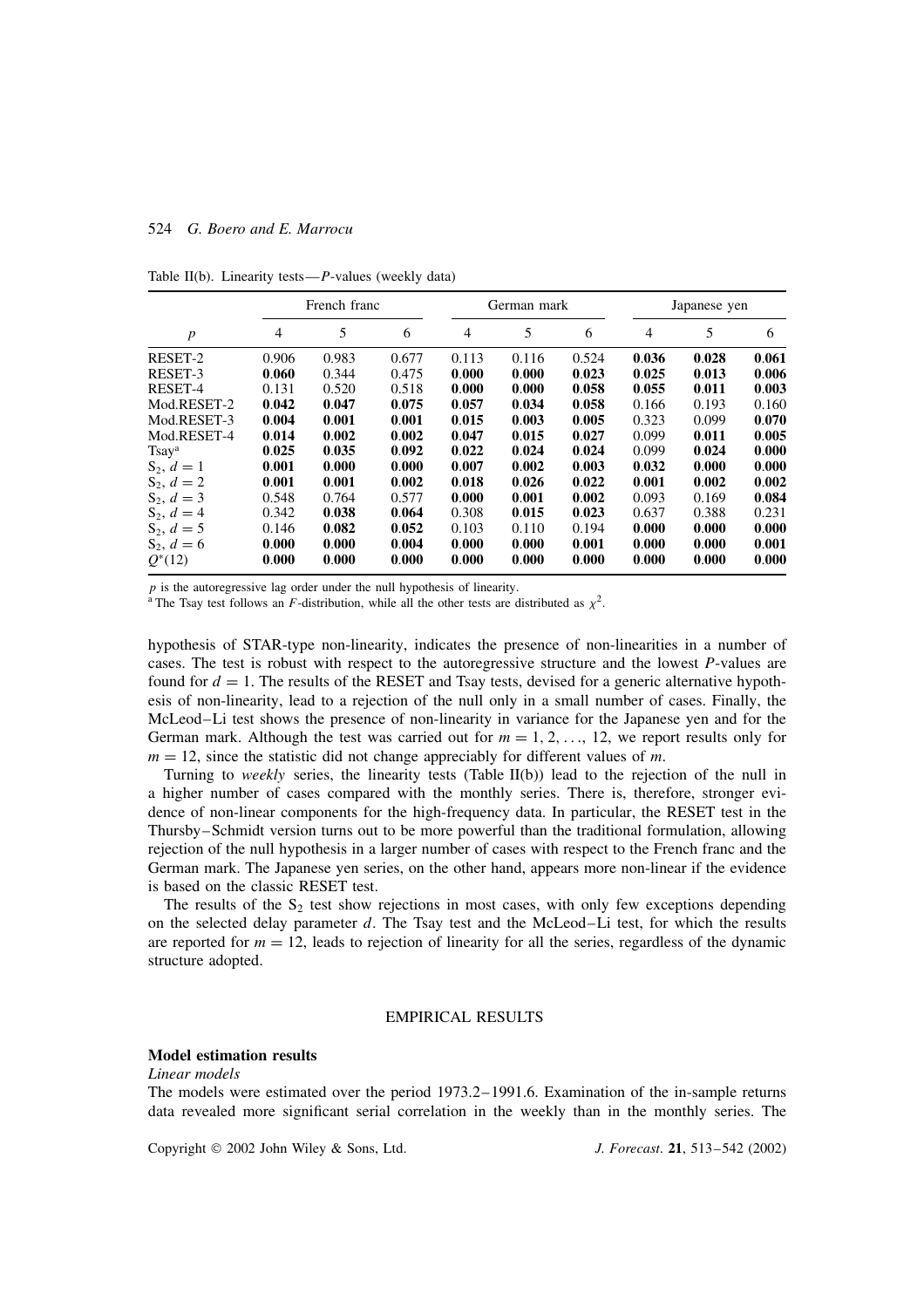monthly returns of the German mark and Japanese yen showed marginal evidence of serial correlation at lags 2 and 3, respectively. Thus, on the basis of the AIC and SC criteria an AR(2) model was selected for the German mark and an AR(3) for the yen. Both specifications were restricted with intermediate autoregressive coefficients equal to zero and marginally preferred to a random walk with drift specification (lag order equal zero). More distinct evidence of serial correlation emerged in the monthly returns of the French franc, for which a restricted AR(4) specification was clearly selected against the random walk with drift.

For weekly returns, we selected a restricted AR(2) model for the French franc and the Japanese yen, and an unrestricted AR(2) for the German mark.

## *SETAR and STAR models*

With regard to the SETAR models, we estimated specifications with one threshold (two regimes) and two thresholds (three regimes), following the estimation procedure suggested by Tong (1983).<sup>6</sup> The model selection has been conducted on the basis of the AIC criterion. However, when it appeared that the AIC overestimated the autoregressive order of the model, we selected the model with the most parsimonious dynamic structure. Moreover, we considered only models with a maximum lag order  $p = 6$ . The models selected are reported in Table III.<sup>7</sup> In general, the dynamic structure and the estimated error variance differ across regimes, indicating that both monthly (Table III(a)) and weekly (Table III(b)) series are strongly characterized by non-linearities.

Looking in more detail at the results for monthly data, according to the two-regime specification, the French franc returns are described by an AR(2) process in the first regime and simply by a constant term in the second regime. For the three-regime model, the French series follows an AR(2) process in the middle regime, while it is represented by a constant in the outer regimes of strong appreciation and depreciation, respectively. We also note that for this specification the estimated standard deviation is considerably lower in the inner regime. Noticeable differences across regimes were also found in the case of the German mark and the Japanese yen. Moreover, the dynamics of the three-regime SETAR model for the latter currencies are very similar to those discussed above for the French franc. These results are in line with the theoretical model described in Hsieh (1989) and with the empirical evidence reported by Kräger and Kugler (1993).

Further evidence of this kind of non-linearity is provided by the SETAR specifications selected for the weekly data, and shown in Table III(b). It is also interesting to note that for all SETAR specifications the estimated total standard deviation is always smaller than the one obtained from linear models, which to facilitate the comparison has also been reported in the last columns of Tables III(a) and III(b). The improved goodness-of-fit of the non-linear models with respect to the AR models is driven by the lower residual standard deviation for the upper regime in the SETAR-2 models, and for the middle regime in the SETAR-3 specification.

For weekly frequencies data we have also estimated STAR models, specifically a logistic STAR for the French franc and the German mark, and an exponential STAR for the Japanese yen. The results of this estimation are reported in Table III(c).

<sup>&</sup>lt;sup>6</sup> All the models have been selected and estimated with Eviews codes; the codes are available from the authors upon request. Note that in carrying out the selection procedure we allow each regime to include at least 10% of the total number of observations included in the estimation sample.

<sup>&</sup>lt;sup>7</sup> Note that even the simplest SETAR models with an AR(1) process in each regime can generate complex dynamic behaviour. Moreover, it is worth stressing that the constant term plays a relevant role in non-linear models.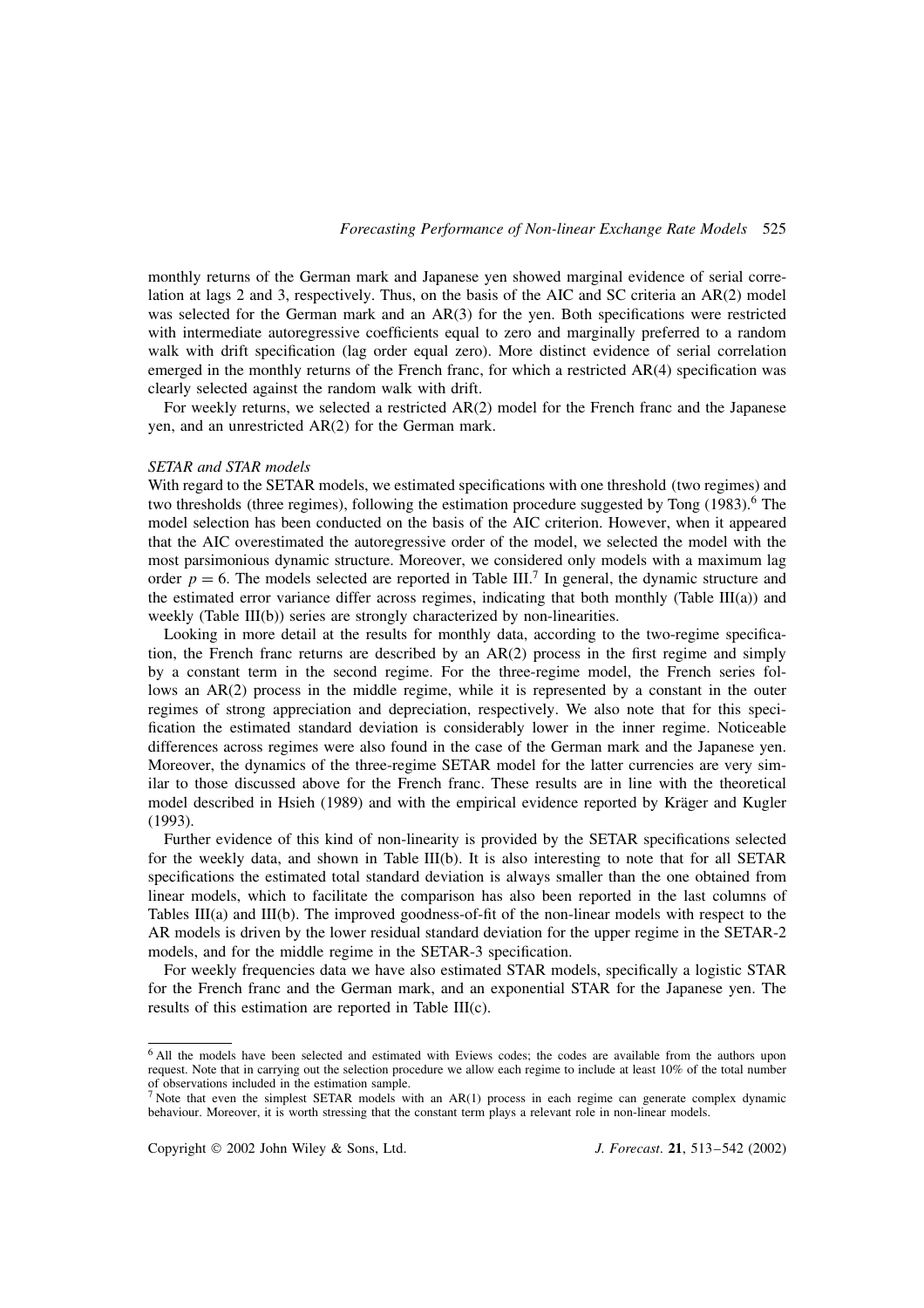|                                    |                        | Table III(a). SETAR models for the exchange rate returns (monthly data)              |                          |                         |                      |                                              |                  |                        |                                              |                  |       |                            |          |          |
|------------------------------------|------------------------|--------------------------------------------------------------------------------------|--------------------------|-------------------------|----------------------|----------------------------------------------|------------------|------------------------|----------------------------------------------|------------------|-------|----------------------------|----------|----------|
| SETAR                              | AIC                    | Thresholds                                                                           | Þ                        | Total                   |                      | Regime 1                                     |                  |                        | Regime 2                                     |                  |       | Regime 3                   |          | Linear   |
|                                    |                        |                                                                                      |                          | st. dev.                | F                    | coeff. <sup>a</sup><br>Ż.                    | St. dev.         | H                      | No.<br>coeff.ª                               | St. dev.         | H     | coeff.ª<br>Σó,             | St. dev. | st. dev. |
| French franc<br>SETAR-2<br>SETAR-3 | $-6.8746$<br>$-6.8387$ | $-0.0046; 0.0065$<br>$-0.0019$                                                       | 4 w                      | 0.0325<br>0.0330        | 98<br>89             | $\sim$                                       | 0.0342<br>0.0313 | 38<br>117              | $\mathfrak{g}$                               | 0.0199<br>0.0334 | 88    |                            | 0.0361   | 0.0334   |
| German mark<br>SETAR-3<br>SETAR-2  | $-6.8228$<br>$-6.7768$ | $-0.0131; -0.0032$<br>$-0.0077$                                                      | $\overline{\mathcal{C}}$ | 0.0340<br>0.0334        | 73<br>$\overline{5}$ | $\sim$ $\sim$                                | 0.0389<br>0.0331 | 124<br>$\overline{31}$ | ო ო                                          | 0.0336<br>0.0181 | $\Xi$ |                            | 0.0339   | 0.0351   |
| Japanese yen<br>SETAR-3<br>SETAR-2 | $-6.8480$<br>$-6.8047$ | $-0.0030;0.0044$<br>0.0030                                                           | $\frac{1}{2}$            | 0.0332 115<br>0.0322 92 |                      |                                              | 0.0346<br>0.0344 | 100<br>30              | $\sim$                                       | 0.0284<br>0.0316 | 93    |                            | 0.0312   | 0.0334   |
|                                    |                        | Table III(b). SETAR model specifications for the exchange rate returns (weekly data) |                          |                         |                      |                                              |                  |                        |                                              |                  |       |                            |          |          |
| <b>SETAR</b>                       | AIC                    | Thresholds                                                                           | ہے                       | Total                   |                      | Regime                                       |                  |                        | Regime                                       | $\mathbf 2$      |       | Regime                     | 3        | Linear   |
|                                    |                        |                                                                                      |                          | st. dev.                | H                    | $\mathop{\rm coeff.}\nolimits^{\rm a}$<br>Ż. | St. dev.         | H                      | $\mathop{\rm coeff.}\nolimits^{\rm a}$<br>Ż. | St. dev.         | ⊢     | coeff. <sup>a</sup><br>Σó, | St. dev. | st. dev. |
| French franc<br>SETAR-2<br>SETAR-3 | $-8.479$<br>$-8.531$   | $-0.0089; 0.0118$<br>$-0.0125$                                                       |                          | 0.0145<br>0.0145        | 145<br>210           | $\sim$ $\sim$                                | 0.0185<br>0.0172 | 813<br>583             | ₹                                            | 0.0120<br>0.0137 | 165   | 7                          | 0.0181   | 0.0149   |
| German mark<br>SETAR-2<br>SETAR-3  | $-8.4822$<br>$-8.4408$ | $-0.0108; 0.0123$<br>$-0.0108$                                                       |                          | 0.0149<br>0.0149        | 196<br>195           |                                              | 0.0189<br>0.0189 | 762<br>613             | 4<br>4                                       | 0.0125<br>0.0137 | 150   |                            | 0.0174   | 0.0151   |
| Japanese ven<br>SETAR-2<br>SETAR-3 | $-8.5704$<br>$-8.6490$ | $-0.0032; 0.0057$<br>0.0072                                                          | 3                        | 0.0138<br>0.0137        | 736<br>332           |                                              | 0.0134<br>0.0164 | 222                    | 3                                            | 0.0150<br>0.0103 | 265   |                            | 0.0140   | 0.0143   |
|                                    |                        | <sup>a</sup> Number of estimated coefficients including the constant.                |                          |                         |                      |                                              |                  |                        |                                              |                  |       |                            |          |          |

Copyright 2002 John Wiley & Sons, Ltd. *J. Forecast*. **21**, 513–542 (2002)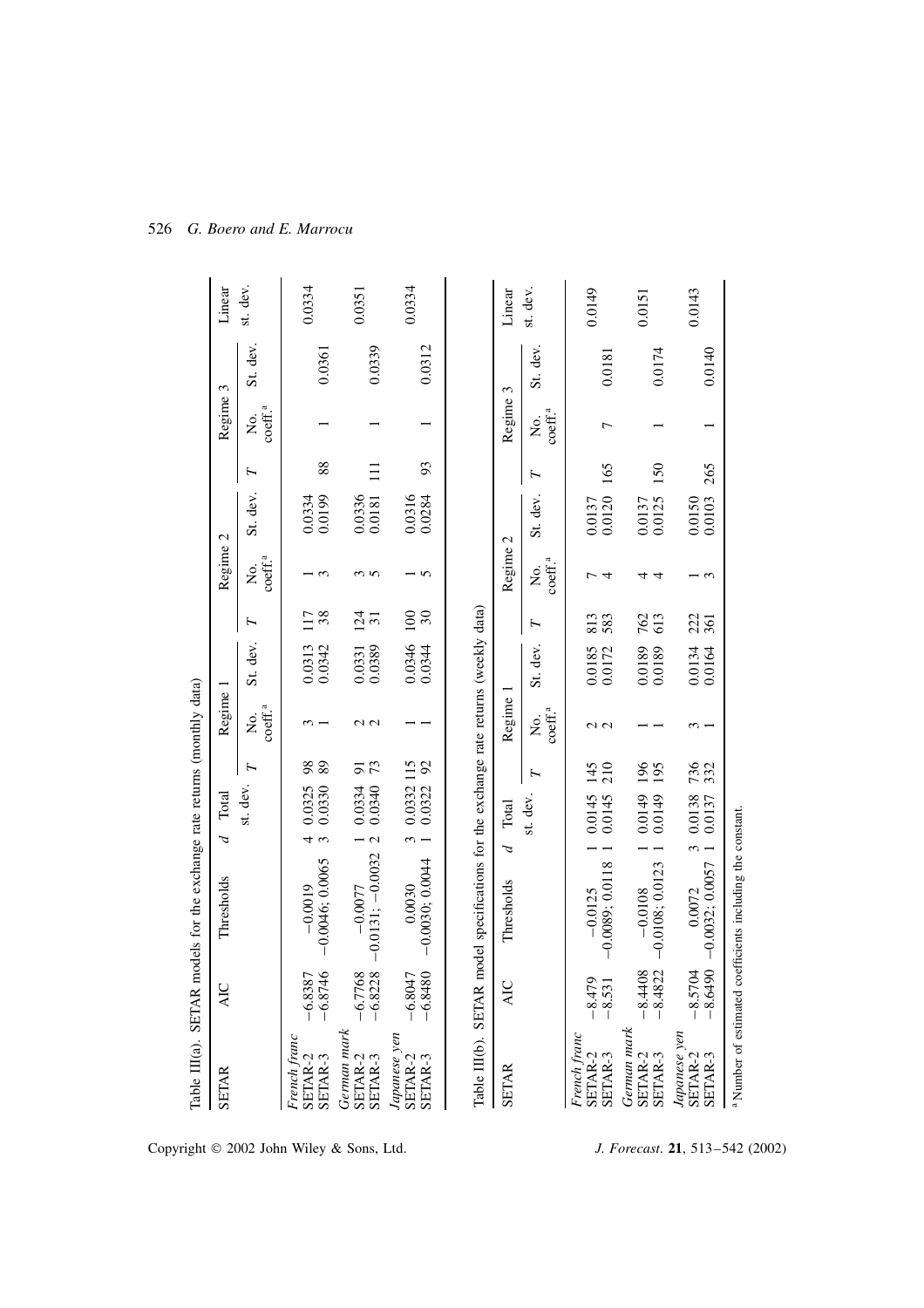| <b>STAR</b>  | Threshold | Total st. dev. |      | AR<br>linear<br>terms <sup>a</sup> | AR terms<br>multiplying<br>$F(y_{t-d})^a$ |
|--------------|-----------|----------------|------|------------------------------------|-------------------------------------------|
| French franc | $-0.0058$ | 0.0144         | 2.82 |                                    |                                           |
| German mark  | $-0.0027$ | 0.0149         | 6.96 |                                    |                                           |
| Japanese yen | $-0.0025$ | 0.0136         | 2.40 |                                    |                                           |

Table III(c). STAR model specifications for the exchange rate returns (weekly data)

<sup>a</sup> Number of estimated coefficients including the constant.

## *GARCH models*

While GARCH components turned out to be significant only for the yen returns when considering the data at monthly frequencies, they were strongly present in all the weekly series, thus capturing the evident volatility clustering illustrated in Figure 1. In order to describe appropriately such components, we identified some alternative models—namely, a simple GARCH(1,1), an EGARCH(1,1) and a TARC $H(1,1)$ —to take into account possible asymmetries in the conditional variance, and a GARCH in mean (GARCH-M(1,1)). The *best* model was selected according to the Akaike (AIC) and Schwarz (SIC) information criteria. A significant variance component was found in the mean equation for the monthly and weekly returns of the Japanese yen and for the weekly returns of the German mark. In these cases, the resulting joint estimated AR models for the mean of the returns were of a lower order (AR(1) processes) than that reported under AR estimation alone. In the case of the weekly returns of the French franc, the model order (AR(2)) continued to hold for jointly estimated GARCH, and a variance component was found only marginally significant in the mean equation. Therefore, as shown in the next section, the mean forecasts for this model, when computed over the whole forecast period, are virtually the same as those obtained from the AR linear model.

## **The forecasting exercise**

The forecasting performance of the models is evaluated in different ways. First, we compute MSFEs for the various models for different steps ahead and compare the relative performance of the models by means of the Diebold and Mariano (1995) test. This exercise is conducted over the forecast period as a whole, and we refer to it as *unconditional* (without conditioning on being in a particular regime). Second, following other authors (Tiao and Tsay, 1994; Clements and Smith, 1999, 2001), we analyse the forecasting performance of the models *conditional* on the regimes of the SETAR models. This evaluation, also conducted on MSFEs, will explore whether the SETAR and STAR models show a better performance for observations falling in specific regimes. Third, we supplement the evaluation on MSFEs by assessing the ability of the models to produce 'correct' density forecasts. For this analysis we employ recently developed techniques discussed in Diebold *et al*. (1998) and surveyed by Tay and Wallis (2000). Previous applications of these techniques have shown some gains of SETAR models over linear counterparts, using Monte Carlo methods (see Clements and Smith, 2000, 2001). It is therefore interesting to see whether these gains hold in our evaluation with historical data. Furthermore, models of conditional variance such as GARCH are mostly useful when the object of the analysis is also to provide some indication of the uncertainty around the mean. Potential gains of the GARCH models over the linear models can therefore be better exploited in a comparative evaluation of density forecasts.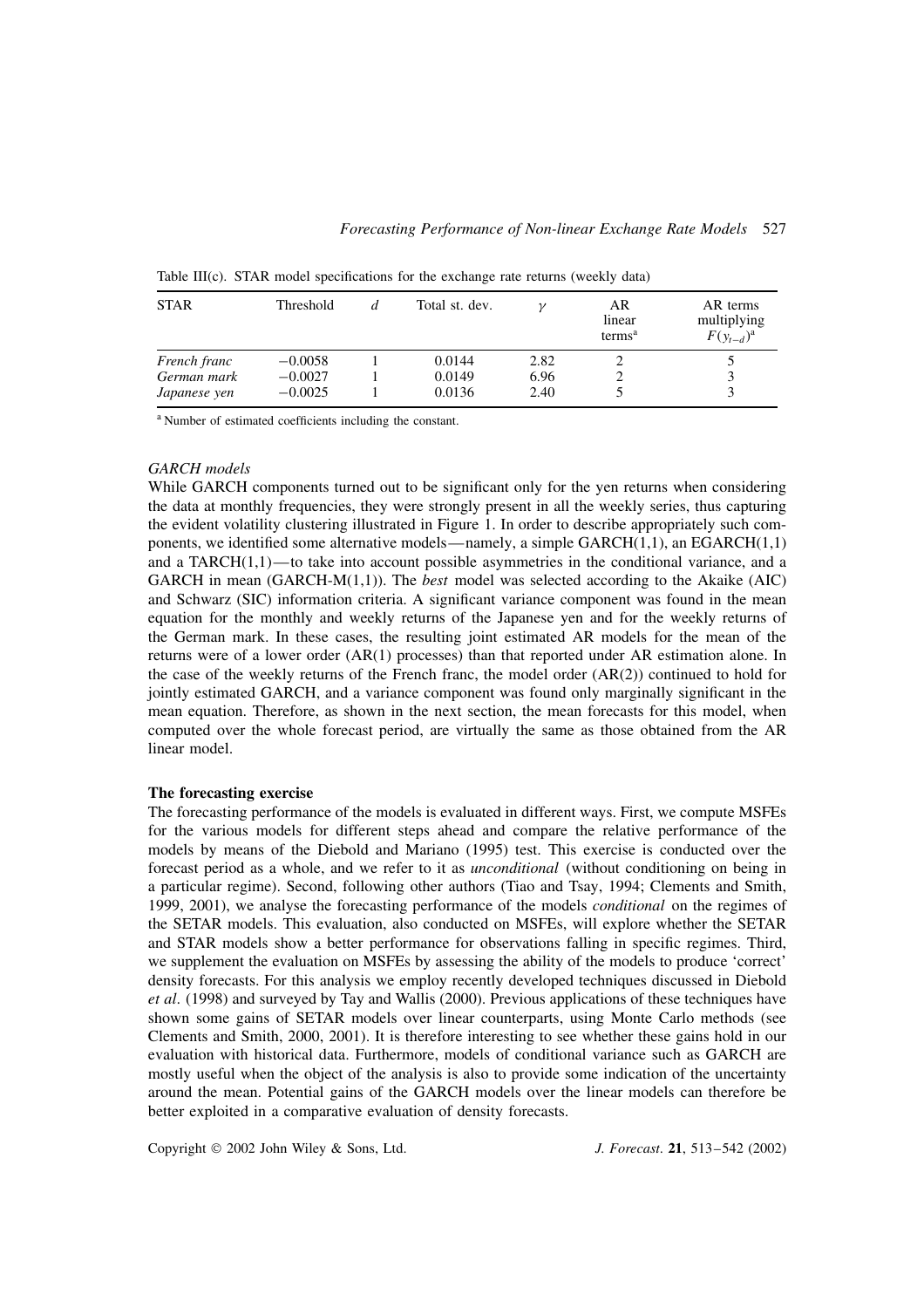#### *Unconditional point forecasts*

The forecasts of the exchange rate returns have been calculated recursively for the monthly and weekly series from one to 24 steps ahead and from one to five steps ahead, respectively. The models were identified and specified only once, over the first estimation periods, 1973.2–1991.6. They were then re-estimated (but not re-specified) by expanding the sample with one observation each time, over the period 1991.7–1997.7, thereby obtaining 50 point forecasts in the case of monthly data and 313 point forecasts with weekly data for each forecasting horizon (h).

We recall that the computation of multi-step-ahead forecasts  $(h > 1)$  from non-linear models (SETAR) involves the solution of complex analytical calculations and the use of numerical integration techniques or, alternatively, the use of simulation methods. In this study the forecasts are obtained by applying the Monte Carlo<sup>8</sup> method, following the suggestions in Clements and Smith (1997, 1999).

In this comparative exercise the model forecasting ability is firstly assessed by means of the MSFE and in terms of the percentage of correct sign predictions. For returns series, in fact, it may be particularly informative to accompany standard measures of forecast accuracy, such as the MSFE, with an indicator of the number of times the sign is correctly predicted.<sup>9</sup> The results of our forecasting exercise (MSFE and Sign) are reported in Table IV, while in Table V we present the MSFE normalized with respect to the linear model, which represents our benchmark. The values are calculated as the ratio  $MSE_{NL}/MSFE_{L}$ ; a number less than one means that the non-linear model provides more accurate forecasts than the simple linear model. Furthermore, in order to assess

|                                                                          |                                                    |                           |                                                     |                      |                                                               |              | Number of steps ahead                                              |                              |                                                     |                               |                                                |                              |
|--------------------------------------------------------------------------|----------------------------------------------------|---------------------------|-----------------------------------------------------|----------------------|---------------------------------------------------------------|--------------|--------------------------------------------------------------------|------------------------------|-----------------------------------------------------|-------------------------------|------------------------------------------------|------------------------------|
|                                                                          |                                                    | 1                         | 3                                                   |                      |                                                               | 6            |                                                                    | 9                            |                                                     | 12                            | 24                                             |                              |
|                                                                          | <b>MSFE</b>                                        | Sign                      | MSFE                                                |                      | Sign MSFE                                                     | Sign         | <b>MSFE</b>                                                        | Sign                         | <b>MSFE</b>                                         | Sign                          | MSFE                                           | Sign                         |
| French franc<br>Naïve                                                    | 10.860                                             |                           | 10.733                                              |                      | 10.636                                                        |              | 8.990                                                              |                              | 8.979                                               |                               | 7.190                                          |                              |
| Linear $AR(4)$<br>SETAR-2<br>SETAR-3                                     | 11.560 0.44<br>12.532 0.44<br>11.492 0.54          |                           | 11.089<br>11.492<br>11.424                          | 0.50<br>0.56<br>0.46 | $10.628$ $0.34**$<br>10.563 0.44<br>10.628 0.54               |              | 9.000<br>9.303<br>9.364                                            | $0.34**$<br>0.40<br>$0.34**$ | 8.880<br>8.880 0.38                                 | $9.000 \quad 0.34***$<br>0.48 | 7.182 0.42<br>7.076 0.50<br>7.023 0.56         |                              |
| German mark<br>Naïve<br>Linear $AR(2)$<br>SETAR-2<br>SETAR-3             | 10.640<br>11.022<br>10.240<br>11.560               | 0.54<br>0.58<br>$0.38*$   | 10.584<br>10.628<br>10.890                          | 0.60<br>0.54         | 10.510<br>10.498<br>10.240<br>10.758 0.46 10.433 0.52         | 0.58<br>0.56 | 8.976<br>8.940<br>9.610<br>9.303 0.58                              | 0.58<br>0.52                 | 9.003<br>7.508<br>7.290 0.58<br>7.290 0.58          | 0.60                          | 7.575<br>7.508<br>7.290<br>7.290               | 0.52<br>0.50<br>0.52         |
| Japanese yen<br>Naïve<br>Linear $AR(3)$<br>GARCH-M<br>SETAR-2<br>SETAR-3 | 10.296<br>10.563 0.56<br>9.672<br>11.022<br>11.424 | 0.62<br>0.42<br>$0.64***$ | 10.618<br>10.890<br>10.433<br>11.290<br>11.156 0.50 | 0.52<br>0.58<br>0.44 | 10.873<br>10.890 0.54<br>10.824<br>10.824 0.54<br>10.824 0.54 | 0.54         | 10.589<br>10.563 0.56<br>10.628 0.56<br>10.890 0.56<br>10.956 0.56 |                              | 10.442<br>10.433 0.56<br>10.498<br>10.433<br>10.433 | 0.56<br>0.56<br>0.56          | 11.441<br>11.357<br>11.424<br>11.560<br>11.560 | 0.48<br>0.48<br>0.48<br>0.48 |

Table IV(a). Forecasting performance (monthly data)

 $8$  Each point forecast is obtained as the average over 500 replications.<br><sup>9</sup> As pointed out by an anonymous referee, recent work by Christoffersen and Diebold (2001) has shown that sign forecasting may be comparatively simple and does not imply any superiority in mean forecasting.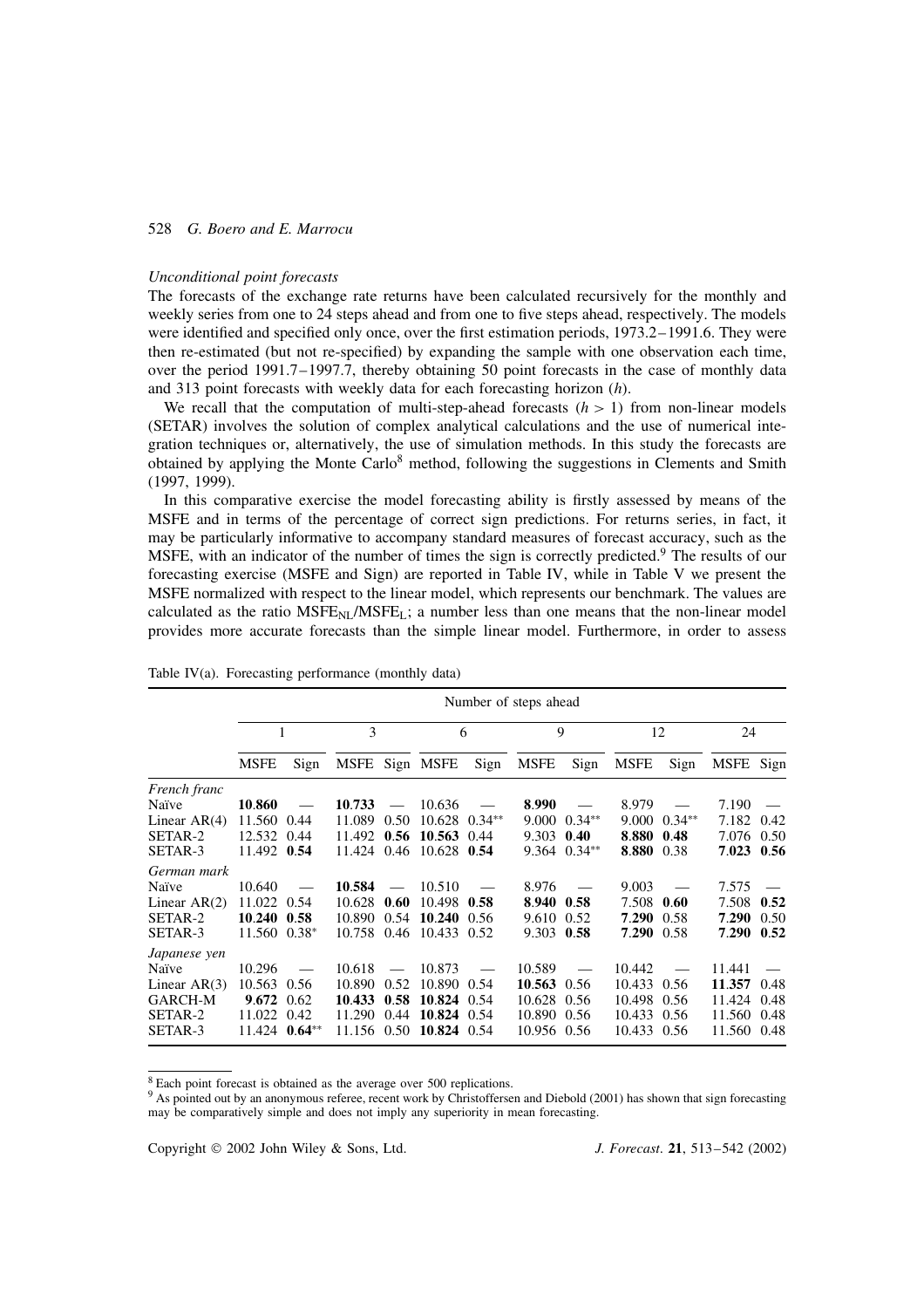|                |             |      |             |                | Number of steps ahead |         |                |      |             |      |
|----------------|-------------|------|-------------|----------------|-----------------------|---------|----------------|------|-------------|------|
|                | 1           |      |             | $\overline{2}$ | 3                     |         | $\overline{4}$ |      | 5           |      |
|                | <b>MSFE</b> | Sign | <b>MSFE</b> | Sign           | <b>MSFE</b>           | Sign    | <b>MSFE</b>    | Sign | <b>MSFE</b> | Sign |
| French franc   |             |      |             |                |                       |         |                |      |             |      |
| Naïve          | 2.1333      |      | 2.1329      |                | 2.1262                |         | 2.1147         |      | 2.1308      |      |
| Linear $AR(2)$ | 2.1461      | 0.51 | 2.1470      | 0.51           | 2.1260                | 0.51    | 2.1145         | 0.52 | 2.1309      | 0.50 |
| <b>GARCH-M</b> | 2.1461      | 0.51 | 2.1470      | 0.51           | 2.1260                | 0.51    | 2.1145         | 0.52 | 2.1309      | 0.50 |
| SETAR-2        | 2.1120      | 0.53 | 2.2261      | 0.47           | 2.1780                | $0.45*$ | 2.1619         | 0.48 | 2.1316      | 0.51 |
| SETAR-3        | 2.2053      | 0.48 | 2.2144      | 0.50           | 2.1889                | 0.47    | 2.1467         | 0.49 | 2.1262      | 0.52 |
| <b>LSTAR</b>   | 2.1804      | 0.48 | 2.2418      | 0.49           | 2.1680                | 0.48    | 2.1675         | 0.47 | 2.1338      | 0.49 |
| German mark    |             |      |             |                |                       |         |                |      |             |      |
| Naïve          | 2.3214      |      | 2.3210      |                | 2.3129                |         | 2.3004         |      | 2.3215      |      |
| Linear $AR(2)$ | 2.3276      | 0.50 | 2.3278      | 0.50           | 2.3124                | 0.50    | 2.2999         | 0.49 | 2.3215      | 0.49 |
| <b>GARCH-M</b> | 2.3549      | 0.49 | 2.3116      | 0.50           | 2.2964                | 0.51    | 2.2880         | 0.50 | 2.3090      | 0.50 |
| SETAR-2        | 2.3784      | 0.50 | 2.3778      | 0.53           | 2.3513                | 0.48    | 2.3384         | 0.50 | 2.2848      | 0.50 |
| SETAR-3        | 2.4204      | 0.50 | 2.4383      | 0.51           | 2.3817                | 0.49    | 2.3182         | 0.51 | 2.2866      | 0.49 |
| <b>LSTAR</b>   | 2.3663      | 0.50 | 2.4095      | 0.53           | 2.3422                | 0.50    | 2.3464         | 0.52 | 2.2864      | 0.50 |
| Japanese yen   |             |      |             |                |                       |         |                |      |             |      |
| Naïve          | 1.8917      |      | 1.8944      |                | 1.8915                |         | 1.8985         |      | 1.8992      |      |
| Linear $AR(2)$ | 1.8929      | 0.51 | 1.8892      | 0.53           | 1.8837                | 0.49    | 1.8948         | 0.49 | 1.8992      | 0.49 |
| <b>GARCH-M</b> | 1.8980      | 0.55 | 1.8903      | 0.55           | 1.8785                | 0.49    | 1.8913         | 0.49 | 1.8965      | 0.49 |
| SETAR-2        | 1.8643      | 0.55 | 1.8777      | 0.51           | 1.8569                | 0.55    | 1.9306         | 0.46 | 1.8686      | 0.54 |
| SETAR-3        | 1.9324      | 0.53 | 1.9384      | $0.56**$       | 1.8847                | 0.51    | 1.9153         | 0.49 | 1.8747      | 0.50 |
| <b>ESTAR</b>   | 1.9210      | 0.53 | 1.9220      | $0.58**$       | 1.8525                | 0.53    | 1.9192         | 0.48 | 1.8617      | 0.53 |

Table IV(b). Forecasting performance (weekly data)

*Note*: The value of MSFE has been rescaled by multiplying by  $10^4$ .

\*, \*\* indicates statistically different from 0.50 at 10% and 5% respectively.

|  | Table V(a). Normalized MFSE (monthly data) |  |  |  |
|--|--------------------------------------------|--|--|--|
|--|--------------------------------------------|--|--|--|

|                                                      |                                |                                | Number of steps ahead       |                                    |                         |                         |
|------------------------------------------------------|--------------------------------|--------------------------------|-----------------------------|------------------------------------|-------------------------|-------------------------|
|                                                      |                                | 3                              | 6                           | 9                                  | 12                      | 24                      |
| French franc<br>SETAR-2<br>SETAR-3                   | $1.084**$<br>0.994             | $1.036*$<br>1.030              | 0.994<br>1.000              | $1.034*$<br>$1.040**$              | 0.987<br>0.987          | 0.985<br>0.978          |
| German mark<br>SETAR-2<br>SETAR-3                    | 0.929<br>1.049                 | $1.025*$<br>1.012              | 0.975<br>0.994              | $1.075**$<br>$1.041**$             | 1.000<br>0.993          | 0.971<br>0.971          |
| Japanese yen<br><b>GARCH-M</b><br>SETAR-2<br>SETAR-3 | $0.916**$<br>$1.044*$<br>1.082 | $0.958*$<br>$1.037**$<br>1.024 | 0.994<br>0.994<br>$0.994**$ | $1.006*$<br>$1.031**$<br>$1.037**$ | 1.006<br>1.000<br>1.000 | 1.006<br>1.018<br>1.018 |

whether such a superiority is statistically significant we perform the Diebold–Mariano (DM) test. Values leading to the rejection of the null hypothesis of equality of forecast accuracy are indicated with asterisks in Tables V(a) and V(b). Similarly, sign predictions that are statistically different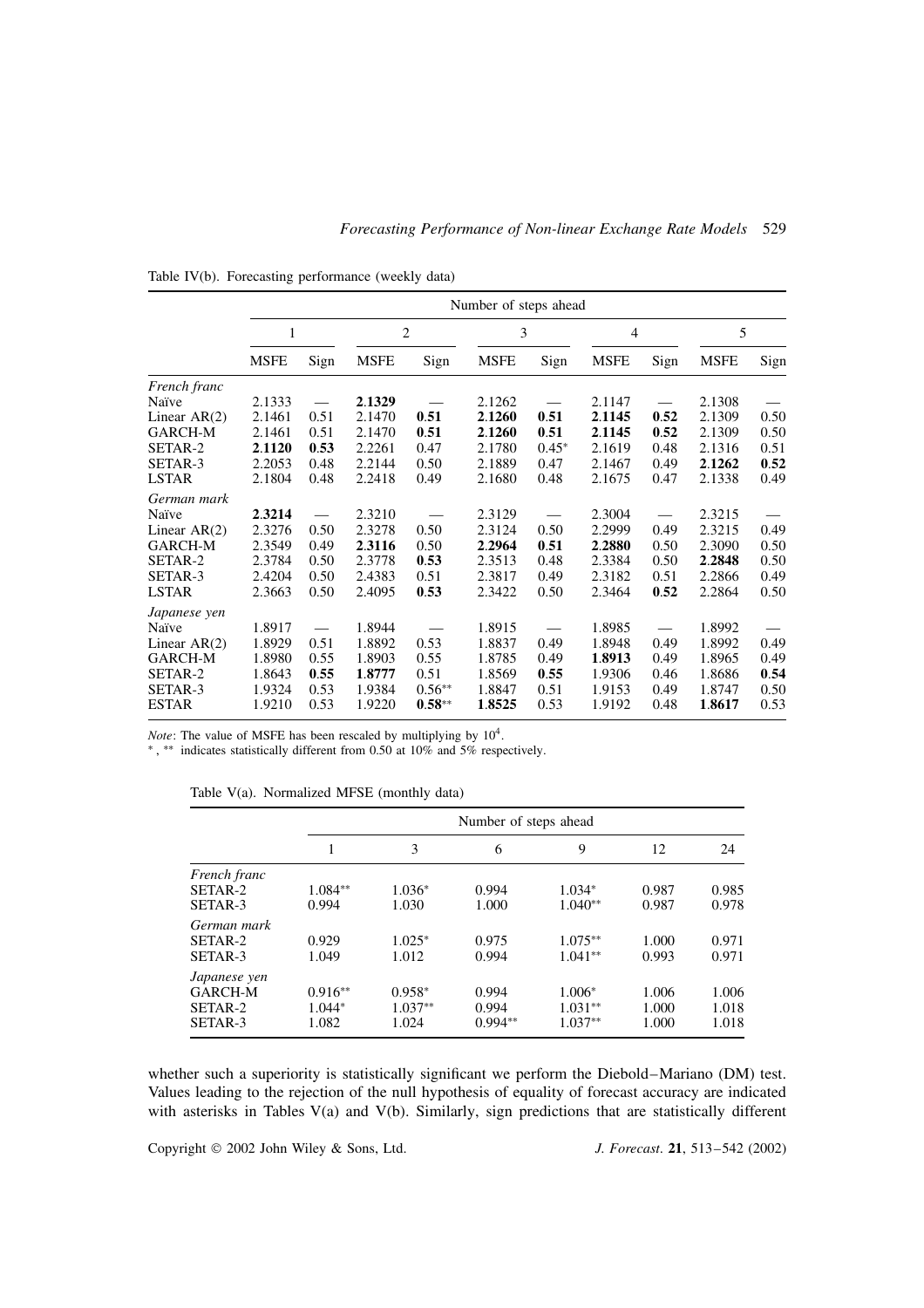|  |  | Table V(b). Normalized MSFE (weekly data) |  |  |  |
|--|--|-------------------------------------------|--|--|--|
|--|--|-------------------------------------------|--|--|--|

|                | Number of steps ahead |           |           |                |           |  |
|----------------|-----------------------|-----------|-----------|----------------|-----------|--|
|                | 1                     | 2         | 3         | $\overline{4}$ | 5         |  |
| French franc   |                       |           |           |                |           |  |
| GARCH-M        | 1.000                 | 1.000     | 1.000     | 1.000          | 1.000     |  |
| SETAR-2        | 0.984                 | $1.037**$ | $1.024**$ | $1.022*$       | 1.000     |  |
| SETAR-3        | 1.028                 | $1.031**$ | $1.030**$ | 1.015          | 0.998     |  |
| LSTAR          | 1.016                 | $1.044**$ | $1.020**$ | $1.025**$      | 1.001     |  |
| German mark    |                       |           |           |                |           |  |
| <b>GARCH-M</b> | 1.012                 | 0.993     | 0.993     | 0.995          | 0.995     |  |
| SETAR-2        | $1.022**$             | $1.021**$ | $1.017*$  | $1.017*$       | $0.984**$ |  |
| SETAR-3        | $1.040**$             | $1.047**$ | $1.030**$ | 1.008          | $0.985*$  |  |
| LSTAR          | 1.017                 | $1.035**$ | 1.013     | $1.020**$      | $0.985**$ |  |
| Japanese yen   |                       |           |           |                |           |  |
| <b>GARCH-M</b> | 1.003                 | 1.001     | 0.997     | 0.998          | 0.999     |  |
| SETAR-2        | 0.985                 | 0.994     | 0.986     | $1.019**$      | $0.984**$ |  |
| SETAR-3        | 1.021                 | $1.026**$ | 1.001     | 1.011          | 0.987     |  |
| ESTAR          | 1.015                 | 1.017     | $0.983*$  | 1.013          | $0.980**$ |  |
|                |                       |           |           |                |           |  |

*Notes*: The normalized MSFE is calculated as the ratio MSFE<sub>NL</sub>/MSFE<sub>L</sub>. \*, \*\* denote significance of the Diebold–Mariano test at 10% and 5%.

from a proportion of 50% (under the assumption of independence between forecasts and actual values) are indicated in Table IV with asterisks. Table IV also reports the MSFE obtained from a *naïve* forecast by assuming that the levels of the exchange rates follow a *random walk* with drift process.

Focusing first on *monthly* data, an interesting result is that the random walk model shows some gains in terms of MSFE over the other models only in a limited number of cases (for one, three, and nine steps ahead for the French franc and for the three steps ahead for the German mark). In fact, the oft-claimed superiority of the random walk, as emphasized in previous studies, is questioned by the more accurate forecasting performance of the non-linear models as appears from the highlighted values reported in Table IV(a). These models also show some gains over the linear  $AR(p)$  model in terms of either MSFE or Sign, although there are only few cases when the proportion of correct sign predictions is greater than 50%. Moreover, in the case of the French franc and the German mark, gains of non-linear models appear to be only marginal when assessed by means of the DM test. A close look at Table  $V(a)$ , in fact, shows a larger number of values greater than one that indicate a significantly better performance of the linear models.

A more supportive picture in favour of the non-linear models emerges for the Japanese yen. In particular, the SETAR-3 model shows the highest percentage of correct sign predictions in the one-step-ahead, and offers significant forecasting gains over the linear model in the six-step-ahead forecasts. Even more substantial gains are obtained in terms of MSFEs with the GARCH-M model in the one- and three-step-ahead forecasts. This latter result reflects a significant contribution of the mean component of the GARCH model in forecasting the conditional mean of this variable.

Turning now to the *weekly* forecasts, in Tables IV(b) and V(b) we report the results for the one-to five-step-ahead forecasts. For this comparison, we have extended the forecasting experiment to include an alternative specification of threshold models, namely the STAR models. As pointed out above, one of the tests presented in Table II(b), the  $S_2$  test, showed strong evidence in favour of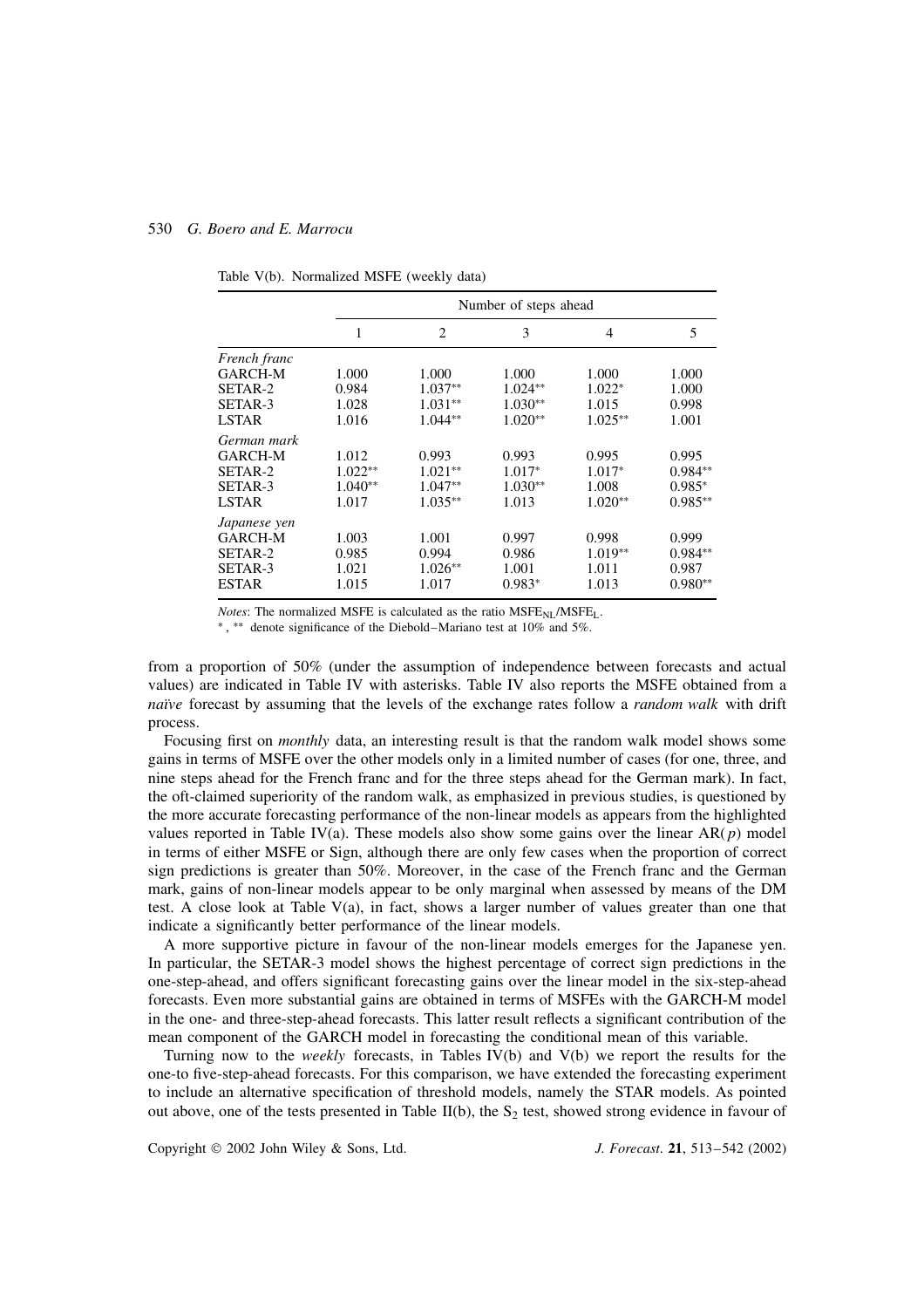a STAR form of non-linearity. These models, as discussed above, assume a more gradual transition between the different regimes, and are obtained by replacing the indicator function in the SETAR models (equation 1b) by a continuous function, typically logistic or exponential, which changes smoothly from 0 to 1. It seems interesting to examine whether the kind of non-linearity captured by the STAR models provides some forecasting gains over the linear models which cannot be observed with SETAR models. We have estimated a Logistic STAR (LSTAR) model for the French franc and the German mark, while an Exponential STAR (ESTAR) turned out to be appropriate in the case of the Japanese yen.

From Table IV(b) it is interesting to note that in terms of both MSFE and Sign, generally the models exhibit similar values. In particular, for the French franc, we find that the apparent advantages of the SETAR-2 model for the one-step-ahead and of the SETAR-3 model for the five-step-ahead forecasts (Table IV(b)) are not significant in terms of the DM test (Table V(b)). Moreover, for the intermediate steps ahead (two to four) the DM test detects a significantly different performance that favours the linear model against the SETAR and LSTAR models. With regard to the German mark, the linear model turns out to be superior to both specifications of the SETAR models (with two and three regimes) and to the LSTAR model in the majority of cases, with the exception of the five-step-ahead forecasts, when the non-linear models are clearly superior in terms of the DM test. For the Japanese yen the performance of the models is significantly different in five cases out of the twenty considered, with three cases in favour of the non-linear models. In particular the SETAR-2 and the ESTAR model dominate the linear model in the five-step-ahead forecasts, with the ESTAR model showing a significant advantage also in the three-step-ahead forecasts. SETAR-3 and ESTAR also show a percentage of correct sign predictions significantly higher than 50%, for the two-step-ahead forecasts.

Overall, the performance of SETAR and STAR models appears similar. In particular it is interesting to note that the STAR models do not provide more gains over the linear models than those observed in the SETAR specifications. The performance of the GARCH models is in no case distinguishable from that of the linear AR models, indicating that the 'in mean' component of the GARCH-M models contributes only marginally to the point forecasts. However, as discussed in the next sub-section, potential forecasting gains of GARCH models can be better explored by evaluating density forecasts.

More generally, although the linearity tests showed clearer evidence of non-linearity in the weekly returns, from Tables V(a) and V(b) it appears that non-linear models applied to high-frequency data do not offer greater forecasting gains with respect to the same models estimated on monthly data. Various explanations for the inadequate forecasting performance of the non-linear models have been offered. As already discussed, Diebold and Nason (1991) argue that non-linearity may not be pronounced enough over the whole forecast period to guarantee greater forecasting accuracy. Others have shown that forecasting gains of non-linear models may be masked by the evaluation method adopted or may depend on the *state of nature* (Clements and Smith, 2001). To investigate this possibility, in what follows we conduct a forecast exercise by conditioning the forecast observations on the regimes of the SETAR models and examine whether, as suggested by other authors, the SETAR forecasts are superior to the linear forecasts conditional on a specific regime. Tiao and Tsay (1994), for example, have shown that SETAR models produce US GNP forecasts which are superior to those obtained from a linear model, when the forecasts are obtained from the regime with fewer observations (when the economy is recovering from recession). Similarly, Clements and Smith (2001) have shown, by means of Monte Carlo simulations, that a three-regime SETAR model for the yen exchange rate returns records significant gains (over 40%) relative to the random walk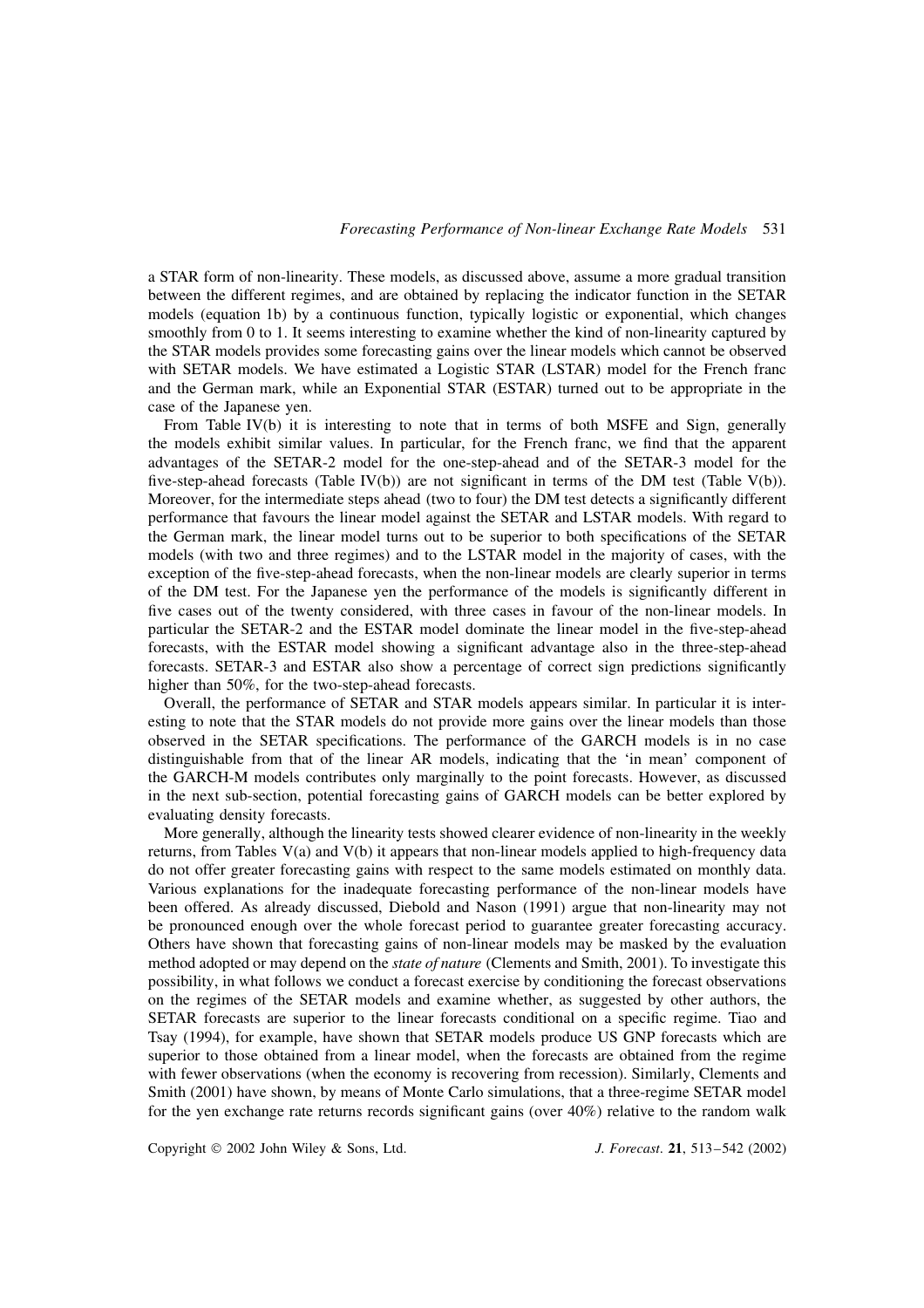model for the one-step-ahead forecasts conditional on being in the middle regime. As in the study by Tiao and Tsay, the regime for which it was possible to exploit gains was the minority-observations regime (with 15% of the total observations).

### *Point forecasts conditional on the regimes of the SETAR models*

In this exercise, we have divided up the forecast sample by the regimes of the SETAR models to explore the dependence of forecast performance of the non-linear models on the regime at the forecast origin. In Tables VI(a) and VI(b) we report the results for the one-step-ahead point forecasts for the weekly models of the three exchange rate returns. The models under comparison are, as in the previous assessment, the non-linear SETAR and STAR models, the GARCH, and AR models. The tables report the MSFEs for each model, the MSFEs normalized by those for the linear AR model and the P-values of the Diebold and Mariano (1995) test of equal forecast accuracy. Focusing on the performance of the SETAR and STAR models relative to that of the AR counterparts, the results reveal significant forecast gains that can be achieved in specific regimes with the SETAR and STAR models, gains that were not noticeable when the models were assessed unconditionally over the entire forecast period. Interestingly, and in line with previous findings, our results across exchange rates show that gains of the non-linear models over the linear AR alternatives occur, in most cases, for the minority-regime observations. More specifically, for the French franc, the SETAR-2 model (Table VI(a)) significantly outperforms the AR model conditional on being in regime 1 (17% observations), while the two models show a similar performance for observations in regime 2. Similar gains are achieved by the LSTAR model and SETAR-3 model (Table VI(b)). The latter, however, is significantly outperformed by the linear model in regimes 2 and 3. For the German mark, the SETAR-2 and LSTAR models significantly outperform the linear AR model

|                | <b>MSFE</b>   |           |          | Normalized MSFE |           |          |
|----------------|---------------|-----------|----------|-----------------|-----------|----------|
|                | Entire sample | Regime 1  | Regime 2 | Entire sample   | Regime 1  | Regime 2 |
| French franc   |               |           |          |                 |           |          |
| no. obs.       | 313           | 53        | 260      | 313             | 53        | 260      |
| Linear $AR(2)$ | 2.146         | 2.867     | 1.999    |                 |           |          |
| <b>GARCH-M</b> | 2.146         | 2.888     | 1.998    | 1.000           | 1.007     | 0.999    |
| SETAR-2        | 2.112         | $2.446*$  | 2.044    | 0.984           | $0.853*$  | 1.023    |
| <b>LSTAR</b>   | 2.180         | $2.563*$  | 2.000    | 1.016           | $0.894*$  | 1.001    |
| German mark    |               |           |          |                 |           |          |
| no. obs.       | 313           | 71        | 242      | 313             | 71        | 242      |
| Linear $AR(2)$ | 2.328         | 2.794     | 2.229    |                 |           |          |
| <b>GARCH-M</b> | 2.355         | 2.725     | 2.246    | 1.012           | 0.975     | 1.008    |
| SETAR-2        | $2.378**$     | $2.690**$ | 2.287    | $1.022**$       | $0.963**$ | 1.026    |
| <b>LSTAR</b>   | 2.366         | $2.515**$ | 2.221    | 1.017           | $0.900**$ | 0.996    |
| Japanese yen   |               |           |          |                 |           |          |
| no. obs.       | 313           | 235       | 78       | 313             | 235       | 78       |
| Linear $AR(2)$ | 1.893         | 1.921     | 1.791    |                 |           |          |
| <b>GARCH-M</b> | 1.898         | 1.939     | 1.784    | 1.003           | 1.009     | 0.996    |
| SETAR-2        | 1.864         | 1.924     | $1.685*$ | 0.985           | 1.002     | $0.941*$ |
| <b>ESTAR</b>   | 1.921         | $2.002**$ | $1.711*$ | 1.015           | $1.042**$ | $0.955*$ |

Table VI(a). Point forecasts conditional on the regimes of the SETAR-2 model: one-step-ahead MSFE and normalized MSFE (weekly data)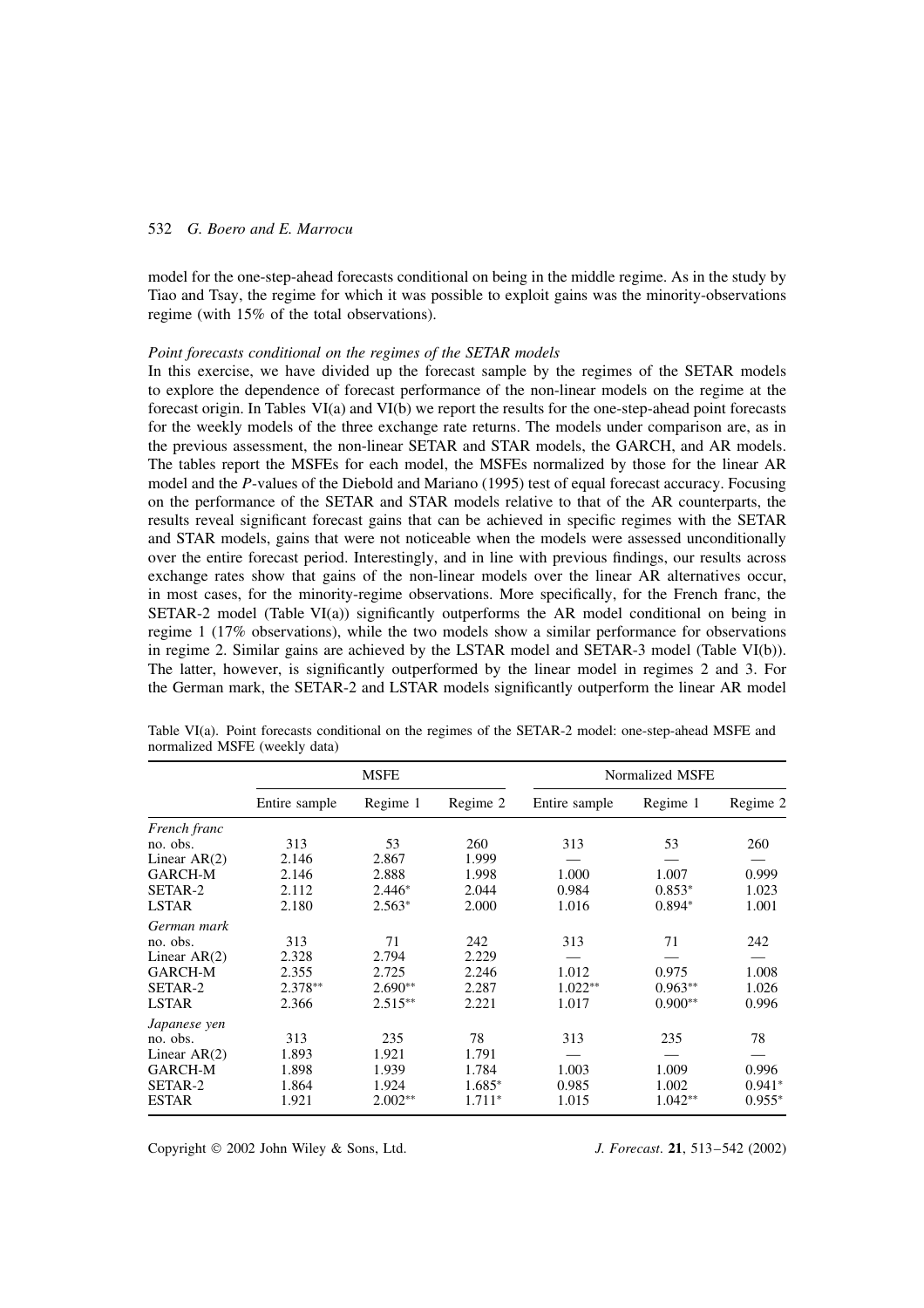MSFE Normalized MSFE Entire sample Regime 1 Regime 2 Regime 3 Entire sample Regime 1 Regime 2 Regime 3 *French franc* no. obs. 313 74 184 55 313 74 184 55 Linear AR(2) 2.146 2.460 2.008 2.186 — — — — —<br>GARCH-M 2.146 2.480 2.003 2.193 1.000 1.008 0.997 1.004 GARCH-M 2.146 2.480 2.003 2.193 1.000 1.008 0.997 1.004  $SETAR-3$  2.205 2.166<sup>\*</sup> 2.067<sup>\*\*</sup> 2.662<sup>\*\*</sup> 1.028 0.881<sup>\*</sup> 1.029<sup>\*\*</sup> 1.218<sup>\*\*</sup> LSTAR 2.180  $2.235^*$   $2.070^*$   $2.478^{**}$   $1.016$   $0.908^*$   $1.031^*$   $1.134^{**}$ *German mark* no. obs. 313 71 187 55 313 71 187 55 Linear AR(2) 2.328 2.794 2.320 1.917 — — — — —<br>GARCH-M 2.355 2.725\*\* 2.321 1.992 1.012 0.975\*\* 1.000 1.039 GARCH-M 2.355 2.725<sup>\*</sup>\* 2.321 1.992 1.012 0.975<sup>\*\*</sup> 1.000 1.039 SETAR-3 2.420<sup>\*\*</sup> 2.689<sup>\*\*</sup> 2.446<sup>\*\*</sup> 1.982 1.010<sup>\*\*</sup> 0.963<sup>\*\*</sup> 1.054<sup>\*\*</sup> 1.034 LSTAR 2.366 2.515<sup>\*\*</sup> 2.420<sup>\*\*</sup> 1.992<sup>\*</sup> 1.017 0.900<sup>\*\*</sup> 1.043<sup>\*\*</sup> 1.039<sup>\*</sup> *Japanese yen* no. obs. 313 116 103 94 313 116 103 94 Linear AR(2) 1.893 1.994 1.816 1.838 — — — — —<br>GARCH-M 1.898 2.059 1.821 1.792 1.003 1.032 1.003 0.975 GARCH-M 1.898 2.059 1.821 1.792 1.003 1.032 1.003 0.975 SETAR-3 1.932 2.093\* 1.911\* 1.759\* 1.021 1.050\* 1.052\* 0.957\* ESTAR 1.921 2.038 1.914\* 1.784 1.015 1.022 1.054\* 0.971

Table VI(b). Point forecasts conditional on the regimes of the SETAR-3 model: one-step-ahead MSFE and normalized MSFE (weekly data)

*Notes*: The normalized MSFE is calculated as the ratio MSFE<sub>NL</sub>/MSFE<sub>L</sub>. \*, \*\* denotes significance of the Diebold–Mariano test at 10% and 5%.

conditional on being in regime 1 (23% observation), while their performance is indistinguishable from that of the linear model in regime 2. The SETAR-3 model also shows significant gains over the linear model in regime 1 (coinciding with regime 1 in SETAR-2), it is outperformed in regime 2, and the performance of the models is not distinguishable in regime 3. Finally, for the Japanese yen, there is some evidence of gains for the SETAR-2 and ESTAR models conditional on being in regime 2 (25% observations) over the AR model. There is no evidence of the SETAR-2 model outperforming the linear counterpart in regime 1, which is the regime with the largest number of observations, while the ESTAR model is, in this regime, significantly outperformed by the linear AR model. Some gains are also obtained for the SETAR-3 model over the AR model when conditioning on regime 3, which is again the regime with the fewest observations. Conversely, the AR model does significantly better than the SETAR-3 model conditional on being in regimes 1 and 2.

To conclude, the evaluation of the models has shown significant gains of the SETAR and STAR models versus the linear alternative when the forecast origin is conditioned on the regimes. The forecast performance of the non-linear models is in most cases superior to that of the linear counterparts conditional on the regime with fewer observations. On the other hand, when conditioning on the regime(s) with more observations, model performance is either not distinguishable or the SETAR and STAR models are outperformed by the linear models. These results, based on actual data and on a genuine out-of-sample forecast exercise, confirm previous findings by Tiao and Tsay (1994) for the US GNP, and those obtained by Clements and Smith (2001), by means of a Monte Carlo study for the exchange rate returns.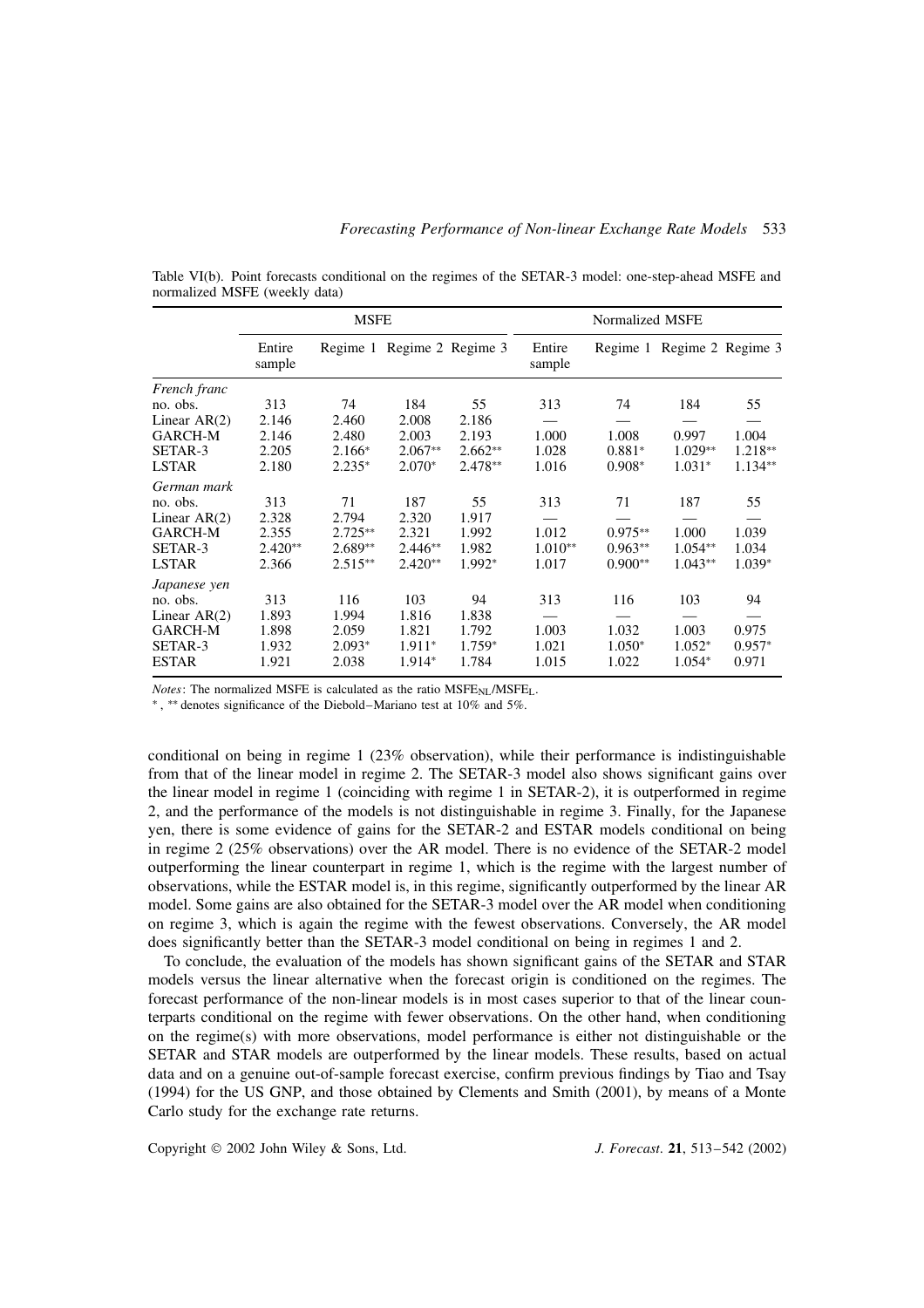Consideration of the performance of the GARCH models versus the AR models shows, again, that there is not much to choose between these two models when they are evaluated on their ability to produce point forecasts. This confirms the marginal contribution that the 'mean component' of the GARCH models plays in forecasting the conditional mean.

### *Density forecasts*

Previous authors have found that non-linear models of the TAR-type perform well in terms of predicting the overall density, rather than just the first moment (Clements and Smith, 2000). Moreover, GARCH models are useful for providing some indication of the uncertainty around the mean by modelling the conditional variance of the process. Thus, an evaluation based on density forecasts may reveal greater discrimination over the linear models than evaluations based on the first moment. In this section, we apply the density forecasts evaluation methods suggested by Diebold *et al*. (1998) and surveyed by Tay and Wallis (2000). The approach is based on the analysis of the probability integral transforms of the actual realizations of the variables with respect to the forecast densities of the models (see also Dawid, 1984). These are defined as  $z_t = F_t(y_t)$ , where  $F(\cdot)$  is the density forecast distribution function and y is the observed outcome. Thus,  $z_t$  is the cumulative density function corresponding to the density  $F_t(y_t)$  evaluated at  $y_t$ , that is, the forecast probability of observing an outcome no greater than that actually realized. If a sequence of density forecasts correspond to the true density, then Diebold *et al*. (1998) show that the corresponding sequence of probability integral transforms  $\{z_t\}_{t=1}^{313}$  is i.i.d. uniform (0,1). The forecast densities are then assessed by testing whether the sequence of probability integral transforms departs from the i.i.d. uniform hypothesis. The evaluation of the density forecasts proceed, as suggested by Diebold *et al.* (1998), by examining the distributional and autocorrelation properties of the  $z_t$  series. The distributional properties can be examined by visual inspection of plots of either the histogram or the empirical distribution function of the  $z_t$  series, which are visually compared with those of a uniform (0,1). These graphical devices are then supplemented by more formal tests. Confidence intervals are computed for the histograms under the null hypothesis of i.i.d. U(0,1), exploiting the binomial structure bin-by-bin (Diebold *et al*., 1998). Equivalently, the Kolmogorov–Smirnov test (the maximum absolute difference between the empirical distribution function and the distribution function under the null hypothesis of uniformity) is used on the sample distribution function of the zt series (see Diebold *et al*., 1999; Tay and Wallis, 2000). These two approaches address the unconditional uniformity hypothesis. Alternatively, unconditional uniformity can be tested by applying the Pearson's chi-squared goodness-of-fit test (see the recent discussion in Wallis, 2001, with applications to inflation forecasts). In our analysis below, we use both the Kolmogorov–Smirnov test and the Pearson  $\chi^2$  test. With respect to the i.i.d. *part of the hypothesis* for the  $z_t$  series, Diebold *et al*. (1998) again suggest visual assessment of graphical tools, such as correlograms, combined with the usual confidence intervals. Along similar lines, other authors have used in their applications the LM test for higher order serial correlation (Clements and Smith, 2000). Dependence is assessed not only linearly, but also with regard to higher-order moments (conditional variance, skewness and kurtosis).

In what follows, we assess the one-step-ahead density forecasts of the three exchange rate returns, obtained under the assumption of Gaussian errors, for the AR, GARCH and S(E)TAR models. In Figure 2 we report a selection of plots of the empirical distribution function of the  $z_t$  series against the 45° line—the theoretical uniform distribution function. The 95% confidence intervals along side the 45° line are calculated using the critical values of the Kolmogorov–Smirnov test, reported in Lilliefors (1967, Table 1, p. 400), in the presence of estimated parameters. Although not much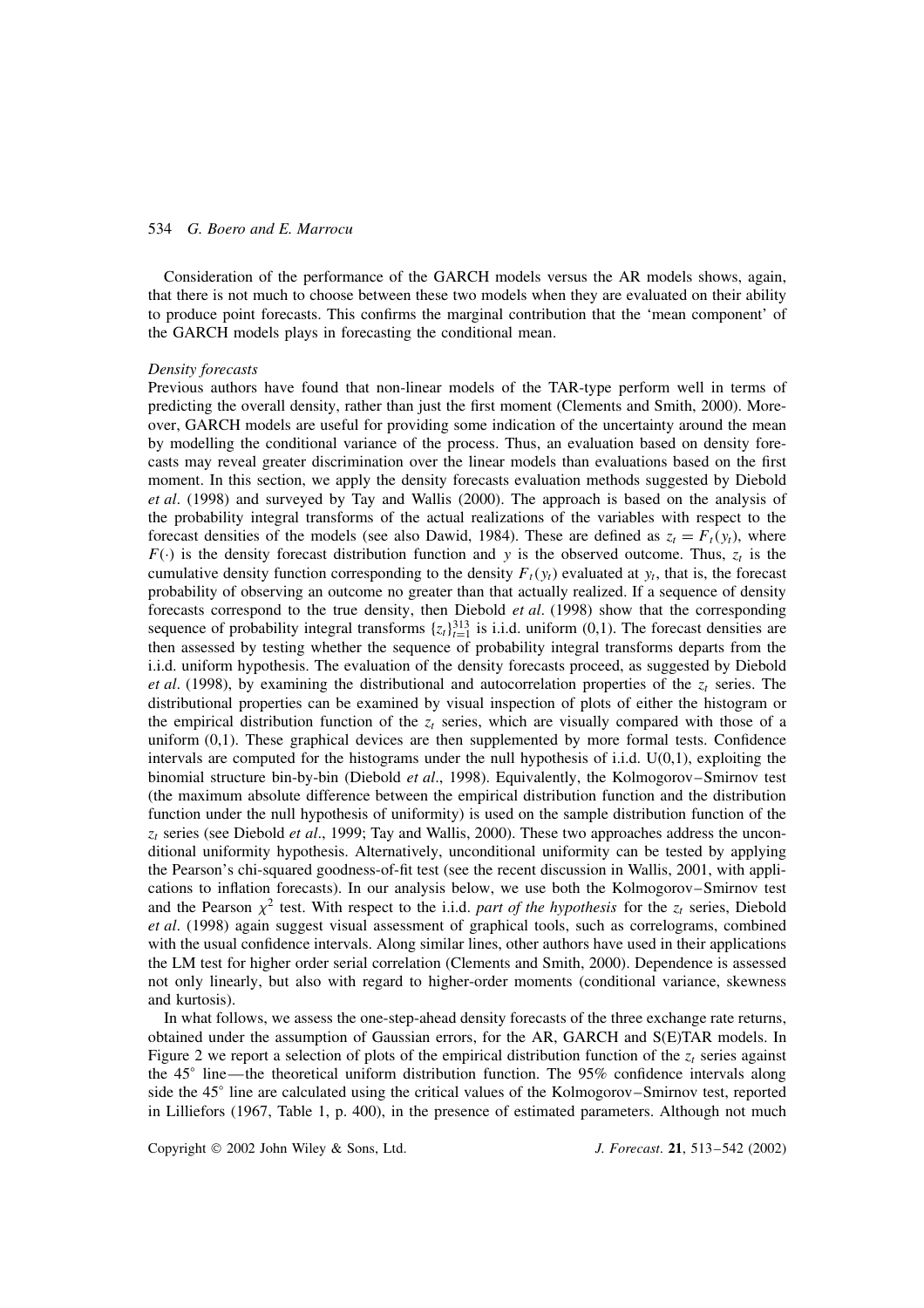

Copyright 2002 John Wiley & Sons, Ltd. *J. Forecast*. **21**, 513–542 (2002)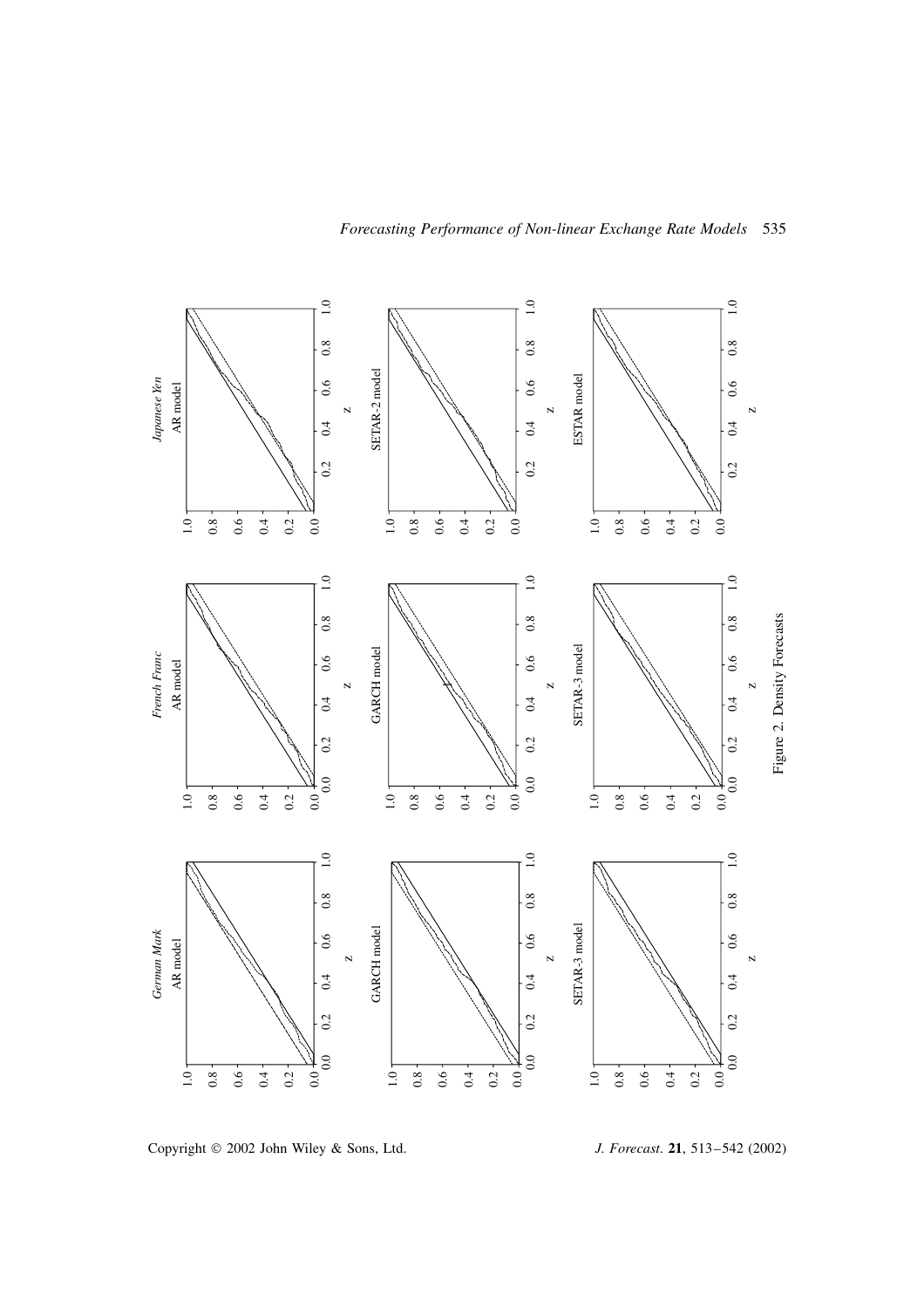is known about parameter estimation errors in the density evaluation literature, the standard critical values of the Kolmogorov–Smirnov test are probably a conservative estimate of the 'correct' critical values when certain parameters of the distribution must be estimated from the sample.<sup>10</sup> Table VII reports the results from the Pearson  $\chi^2$  test, and Table VIII the P-values of the Ljung–Box Qstatistics for serial correlation, computed on the first six sample autocorrelations for  $(z - \overline{z})$ ,  $(z - \overline{z})^2$ ,  $(z - \overline{z})^3$  and  $(z - \overline{z})^4$ .

By examining Figure 2 we see that some models exhibit greater evidence of departure from the uniform null than do others. In the case of the Japanese yen, we found that all models approached the bounds very closely, but the AR showed more evidence of departure from the null hypothesis by crossing the bounds at various ranges of the density. Also, there was clear evidence that the GARCH, SETAR and STAR models did comparatively better than the AR model in the case of the French franc, exhibiting empirical distribution functions which were overall closer to the 45° line. Finally, the evidence for the German mark was somewhat mixed, giving stronger indication of departure for the AR and STAR model.

Next, unconditional uniformity is tested by applying Pearson's chi-squared goodness-of-fit test. The use of complementary techniques may offer further guidance on the nature and strength of the deficiencies of the density forecasts, and be particularly useful in real data applications. We have

|                |          | $k=20$                  |
|----------------|----------|-------------------------|
|                | $\chi^2$ | $P$ -value <sup>*</sup> |
| French franc   |          |                         |
| Linear $AR(2)$ | 21.505   | 0.309                   |
| GARCH-M        | 16.137   | 0.648                   |
| SETAR-2        | 16.521   | 0.622                   |
| SETAR-3        | 19.971   | 0.396                   |
| <b>LSTAR</b>   | 25.083   | 0.158                   |
| German mark    |          |                         |
| Linear $AR(2)$ | 26.617   | 0.114                   |
| <b>GARCH-M</b> | 24.188   | 0.189                   |
| SETAR-2        | 25.978   | 0.131                   |
| SETAR-3        | 31.601   | 0.035                   |
| <b>LSTAR</b>   | 37.863   | 0.006                   |
| Japanese yen   |          |                         |
| Linear $AR(2)$ | 39.012   | 0.004                   |
| <b>GARCH-M</b> | 35.818   | 0.011                   |
| SETAR-2        | 27.128   | 0.102                   |
| SETAR-3        | 31.728   | 0.033                   |
| <b>ESTAR</b>   | 21.505   | 0.309                   |

Table VII.  $\chi^2$  goodness-of-fit test (weekly data)

 $*$  Asymptotic *P*-values.

<sup>10</sup> We are grateful to an anonymous referee for bringing this point to our attention. The formula reported in Lilliefors (1967) for  $T > 30$ , level of significance 0.05, is given by 0.886/ $\sqrt{T}$ . As we have  $T = 313$  observations, the 95% confidence intervals are then the 45 $\degree$  line  $\pm 0.05008$ . In a previous version of this paper we used standard asymptotic critical values, as in Miller (1956, Eq. 3, page 115), and obtained more conservative results.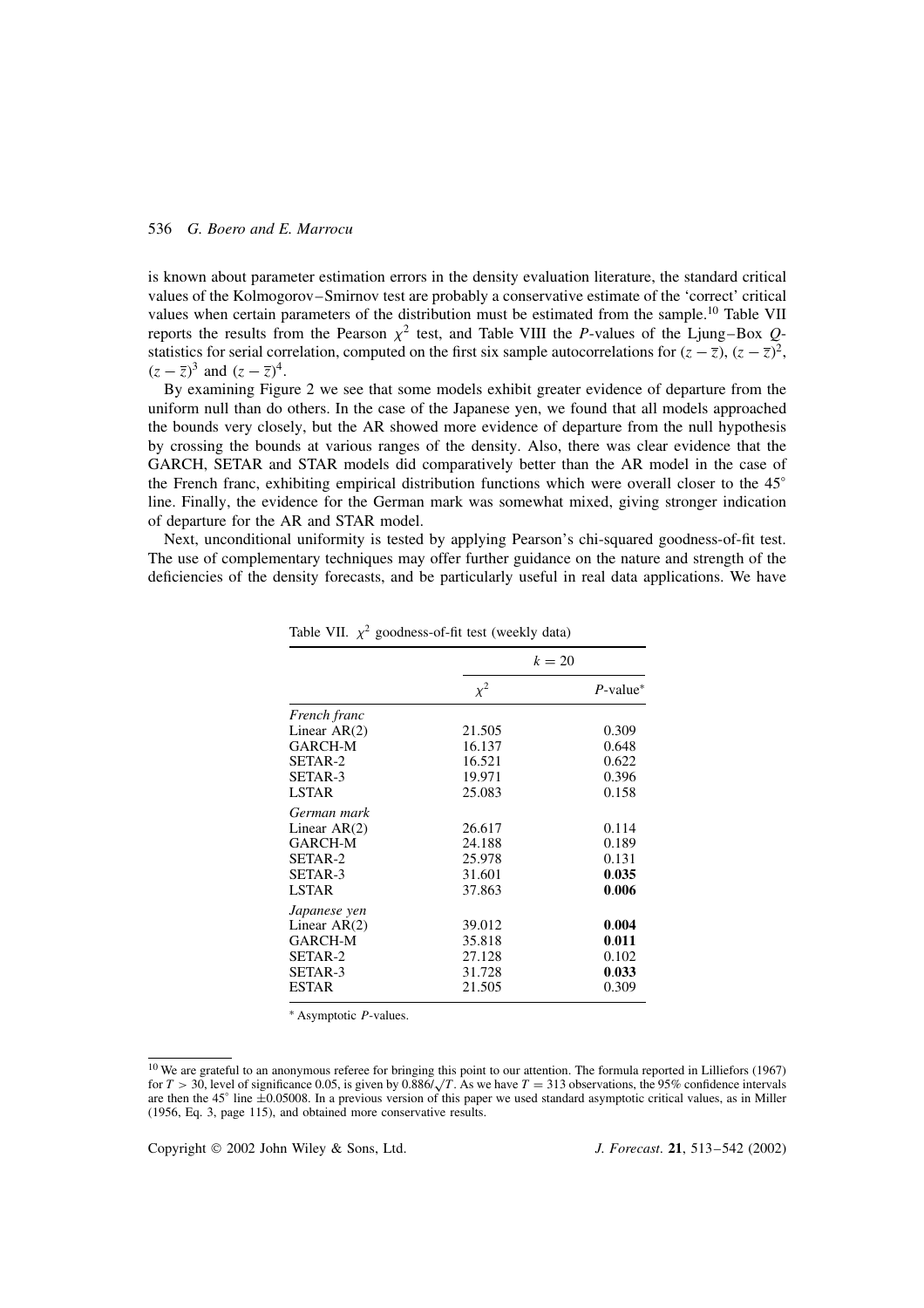|  | <b>Forecasting Performance of Non-linear Exchange Rate Models</b> 537 |  |  |  |
|--|-----------------------------------------------------------------------|--|--|--|
|  |                                                                       |  |  |  |

|              |                | Moments            |                      |                      |                      |  |  |
|--------------|----------------|--------------------|----------------------|----------------------|----------------------|--|--|
|              |                | $(z-\overline{z})$ | $(z-\overline{z})^2$ | $(z-\overline{z})^3$ | $(z-\overline{z})^4$ |  |  |
| French franc | Linear $AR(2)$ | 0.264              | 0.001                | 0.858                | 0.000                |  |  |
|              | GARCH-M        | 0.465              | 0.586                | 0.962                | 0.665                |  |  |
|              | SETAR-2        | 0.084              | 0.028                | 0.228                | 0.001                |  |  |
|              | SETAR-3        | 0.099              | 0.003                | 0.742                | 0.010                |  |  |
|              | <b>LSTAR</b>   | 0.030              | 0.000                | 0.228                | 0.000                |  |  |
| German mark  | Linear $AR(2)$ | 0.078              | 0.002                | 0.495                | 0.004                |  |  |
|              | GARCH-M        | 0.147              | 0.837                | 0.821                | 0.863                |  |  |
|              | SETAR-2        | 0.051              | 0.018                | 0.302                | 0.021                |  |  |
|              | SETAR-3        | 0.053              | 0.023                | 0.454                | 0.084                |  |  |
|              | <b>LSTAR</b>   | 0.022              | 0.001                | 0.412                | 0.000                |  |  |
| Japanese yen | Linear $AR(2)$ | 0.178              | 0.207                | 0.054                | 0.033                |  |  |
|              | GARCH-M        | 0.019              | 0.862                | 0.116                | 0.736                |  |  |
|              | SETAR-2        | 0.258              | 0.322                | 0.178                | 0.131                |  |  |
|              | SETAR-3        | 0.066              | 0.839                | 0.149                | 0.840                |  |  |
|              | <b>ESTAR</b>   | 0.419              | 0.304                | 0.589                | 0.070                |  |  |
|              |                |                    |                      |                      |                      |  |  |

Table VIII. P-values of the Ljung–box Q-statistics for serial correlation (weekly data)

divided the range of the  $z_t$  series into k equiprobable classes and computed the test

$$
X^{2} = \sum_{i} (n_{i} - n/k)^{2} / (n/k) = (k/n) \sum_{i} n_{i}^{2} - n
$$

where k is the number of classes,  $n_i$  the observed frequencies, n the number of observations (313) forecasts). This test has a limiting  $\chi^2$  distribution with  $k-1$  degrees of freedom under the null hypothesis. In Table VII we report the results of the tests computed for  $k = 20$ .<sup>11</sup> The table shows that for the French franc, all models produce density forecasts with correct coverage which, a part from the AR case, is consistent with the assessment of unconditional uniformity in Figure 2. For the German mark, SETAR-3 and LSTAR density forecasts seem to departure significantly from the correct density, while the AR forecasts appear correct, somewhat in contrast to the indications from the Kolmogorov–Smirnov test. Finally, for the Japanese yen, only the SETAR-2 and ESTAR models give correct density forecasts, whereas there is stronger evidence against uniformity for the AR and GARCH models.

One well-known limitation of these tests is that they rest on an assumption of random sampling and little is known about the impact on the distribution of these tests of departures from independence.<sup>12</sup> This means that when rejection occurs, the tests provide no guidance as to *why* (Diebold *et al*., 1998, p. 869); departure from uniformity may suggest improper distributional assumptions, or poorly captured dynamics, or both these aspects. As we can see from the results of the Ljung–Box Q-statistics reported in Table VIII, there are cases of violation of the independence assumption mostly for the second (conditional heteroscedasticity) and fourth (conditional kurtosis) moments. More specifically, in the case of the French franc and German mark, the GARCH model is the

<sup>11</sup> Since the results of the test may depend on the selected value for k, as discussed in Stuart *et al*. (1999), we performed the test for values of  $k$  up to 40 but the results did not lead us to substantial different conclusions from those reported

above. <sup>12</sup> For a preliminary study of the size and power of alternative tests see Noceti *et al*. (2000).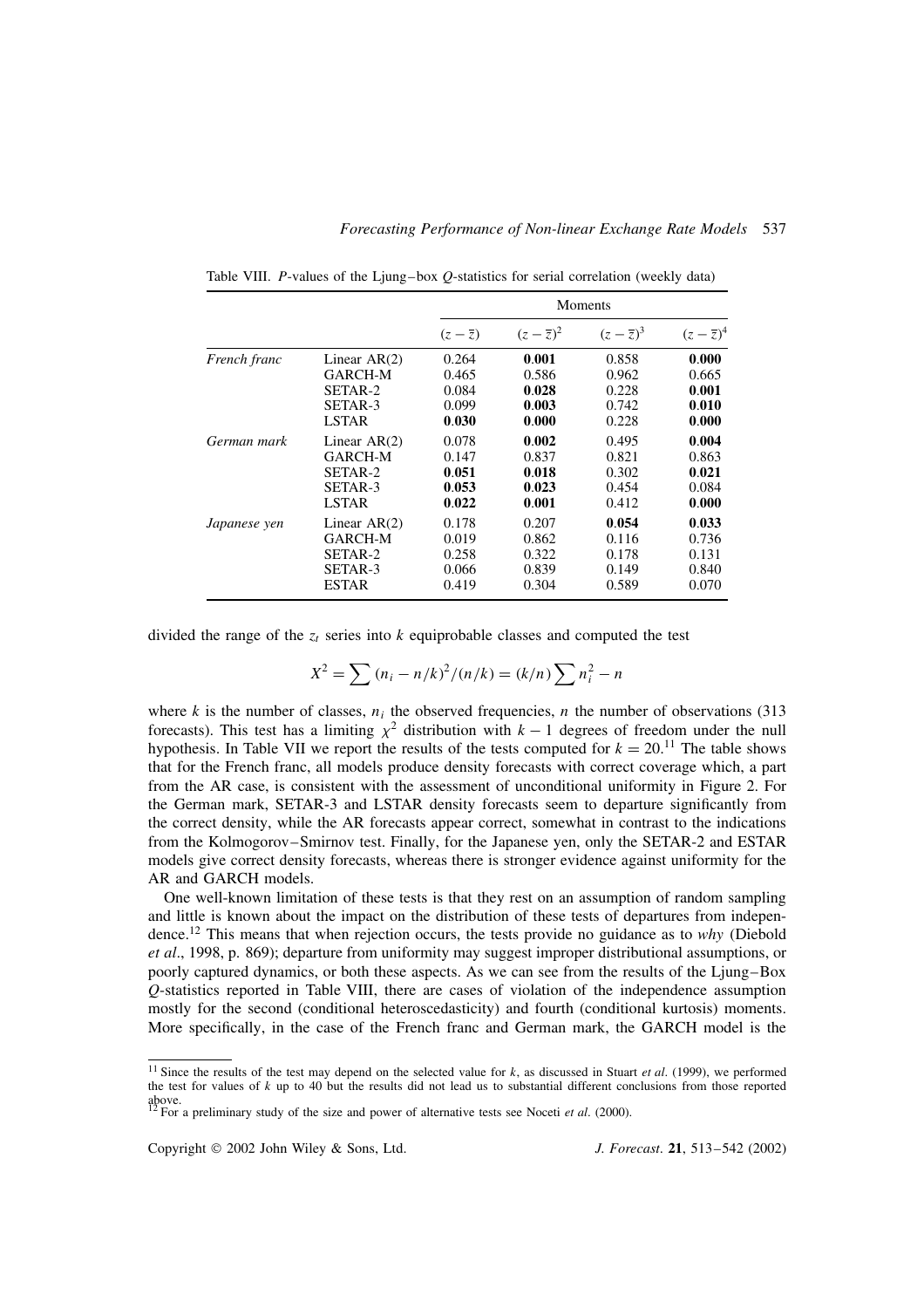only model which shows no evidence of any kind of autocorrelation, while there is some evidence of misspecification in the second and fourth moment for the other models. Thus, combined with the evidence in Figure 2 and Table VII, we can conclude that for these two exchange rates (French franc and German mark) there is strong support for the GARCH model in favour of the hypothesis of correct density forecasts. Similarly, a clear conclusion can be reached in the case of the Japanese yen, but this time in favour of the TAR-type models, which seem to be the only models to produce  $z<sub>t</sub>$  series consistent with the i.i.d. hypothesis. In the case of the Japanese yen, there is in fact evidence of violation of the independence assumption for the AR model (third- and fourth-ordered moments) and for the GARCH-M model (first-order moment).<sup>13</sup>

Overall, the results presented in this section allow for clearer discrimination among the competing models, providing more evidence supporting the forecasting superiority of both classes of non-linear models than in evaluations based on just the first moment.

### **CONCLUSIONS**

In this study we have compared the forecasting performance of alternative univariate time series models for the returns of three exchange rates quoted against the US dollar: the French franc, the German mark and the Japanese yen. Application of linearity tests to monthly and weekly series has provided evidence of non-linear components at both frequencies although, as expected, the evidence of non-linearities was more marked in the weekly series. Various non-linear models, namely a tworegime SETAR, a three-regime SETAR, and a GARCH-M model, were compared and contrasted with simpler linear alternatives (AR and random walk processes). STAR models were also used with weekly returns.

The SETAR and GARCH models proved successful in describing non-linear features of the data. In particular, the SETAR models have provided strong in-sample evidence for the existence of different regimes, in which the exchange rate returns exhibit quite different dynamics, whereas the GARCH models appeared to capture adequately non-linearities in the second-order conditional moment.

In comparing the forecast performance of different models, we have used different criteria and, within the same criterion, we have adopted alternative procedures. The steps taken in this paper can be used as examples to illustrate the kind of problems and choices faced in applications with actual data. The forecast comparison has been conducted initially on both monthly and weekly data using the MSFE and the percentage of the correct sign predictions, for one-step- and multistepahead forecasts. The percentage of correct sign predictions was tested against the null hypothesis of independence between forecasts and actual values, and differences in MSFEs between models were evaluated by means of the Diebold and Mariano test. This analysis was conducted over the entire forecast period and did not show significant forecast gains for the non-linear models over the linear benchmark. In a second exercise, we have assessed the forecast performance of the weekly models by *conditioning* the forecast origin on each of the regimes of the SETAR models. This exercise was carried out for the one-step-ahead forecasts and enabled us to explore further the added value of the non-linear features of the SETAR and STAR models. Finally, we have evaluated the one-step-ahead density forecasts associated with each model by examining the distributional and autocorrelation

<sup>&</sup>lt;sup>13</sup> As an interesting extension, one could explore whether joint estimation of threshold and GARCH models offer further opportunities of forecasting gains.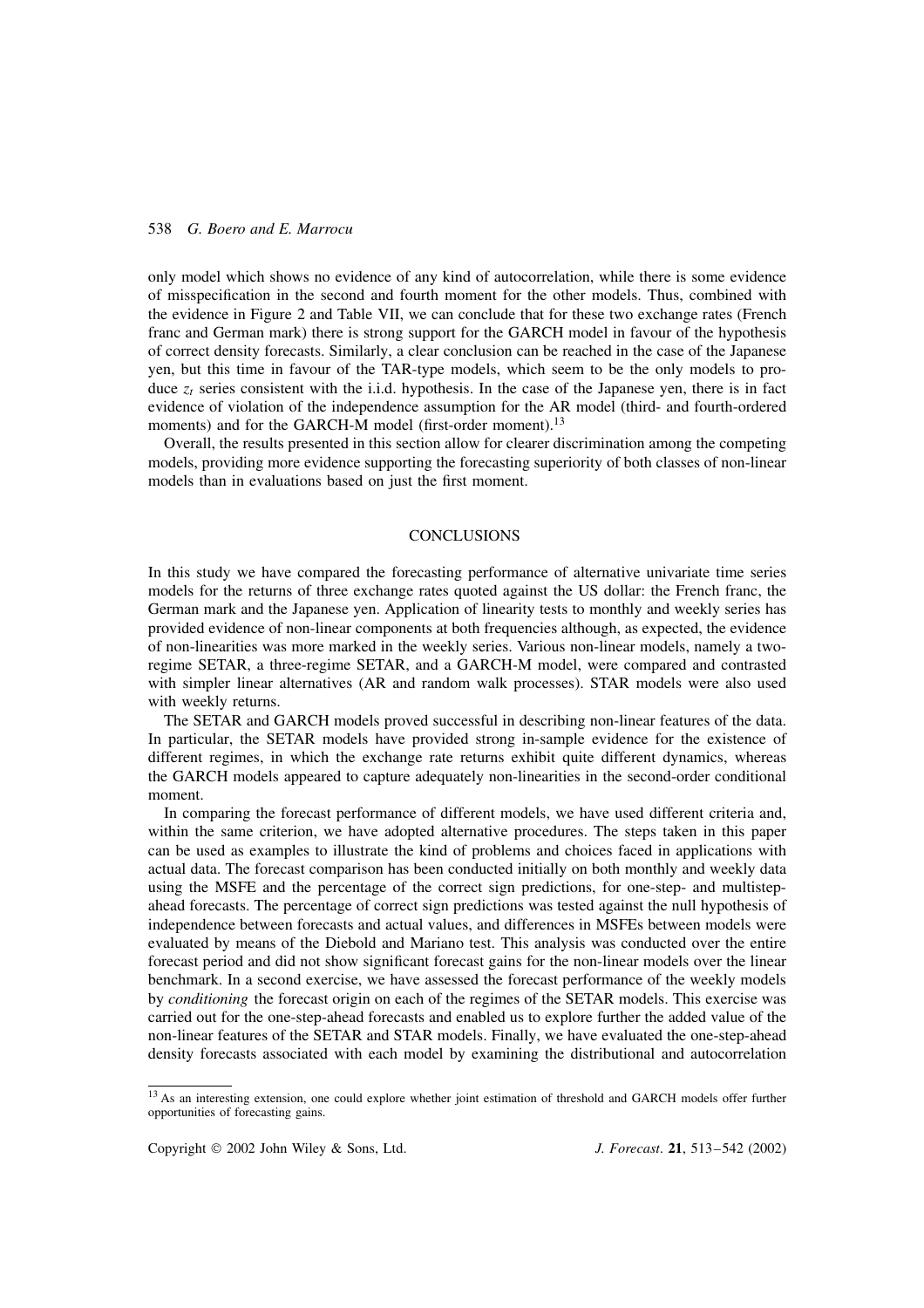properties of the probability integral transforms of the actual exchange rates returns with respect to the forecast densities of the models (Diebold *et al*., 1998). The comparative evaluation of density forecasts has provided stronger evidence supporting the forecasting superiority of both classes of non-linear models, GARCH and TAR, and allowed for clearer discrimination with respect to the linear competing models.

Overall, our results, based on actual data for exchange rate returns and on a *genuine* out-of-sample forecasting exercise, confirm and reinforce recent findings that have shown that the comparative advantages of non-linear models over the linear counterparts depend on both the criteria used to assess forecast accuracy (MSFE, Sign, Density Forecasts) and on the 'state of nature' (Clements and Smith, 2001). These results question the oft-claimed forecasting superiority of the linear models and call for a more articulate analysis of forecast performance and of the stochastic characteristics of the period considered.

Finally, on methodological issues, the procedures adopted in the evaluation of density forecasts are relatively new, and currently there is little experience of their use. Moreover, comparison of alternative approaches to testing forecast densities is at an early stage, and more research is required in this area. In the meantime, as more experience and research develop, we have shown that application of complementary techniques may provide useful indications on the nature and strength of the deficiencies of the forecasts and, more generally, can offer further guidance to 'rank' the models in a comparative exercise.

## ACKNOWLEDGEMENTS

We wish to thank the editor and two anonymous referees for helpful comments. We are also indebted to Mike Clements, Jeremy Smith and Ken Wallis for fruitful discussions.

#### **REFERENCES**

- Boero G, Marrocu E. 2000. Modelli nonlineari per i tassi di cambio: un confronto previsivo con dati a diversa frequenza. *Moneta e Credito* **53**: 385–415.
- Bollerslev T. 1986. Generalized autoregressive conditional heteroscedasticity. *Journal of Econometrics* **31**: 307–327.
- Box GEP, Jenkins GM. 1976. *Time Series Analysis: Forecasting and Control*, 2nd edn. Holden-day: San Francisco, CA.
- Brooks C. 1996. Testing for nonlinearity in daily sterling exchange rates. *Applied Financial Economics* **6**: 307–311.
- Brooks C. 1997. Linear and nonlinear (non-) predictability of high-frequency exchange rates. *Journal of Forecasting* **16**: 125–145.

Chan KS, Tong H. 1986. On estimating thresholds in autoregressive models. *Journal of Time Series Analysis* **7**: 179–190.

Chappell D, Padmore J, Mistry P, Ellis C. 1996. A threshold model for the French franc/Deutschemark exchange rate. *Journal of Forecasting* **15**: 155–164.

Christoffersen PF, Diebold FX. 2001. Financial asset returns, market timing, and volatility dynamics. Working Paper, McGill School of Business.

Clements MP, Hendry DF. 1993. On limitations of comparing mean squared forecast errors. *Journal of Forecasting* **12**: 617–637.

Clements MP, Hendry DF. 1995. Forecasting in cointegrated systems. *Journal of Applied Econometrics* **10**: 127–146.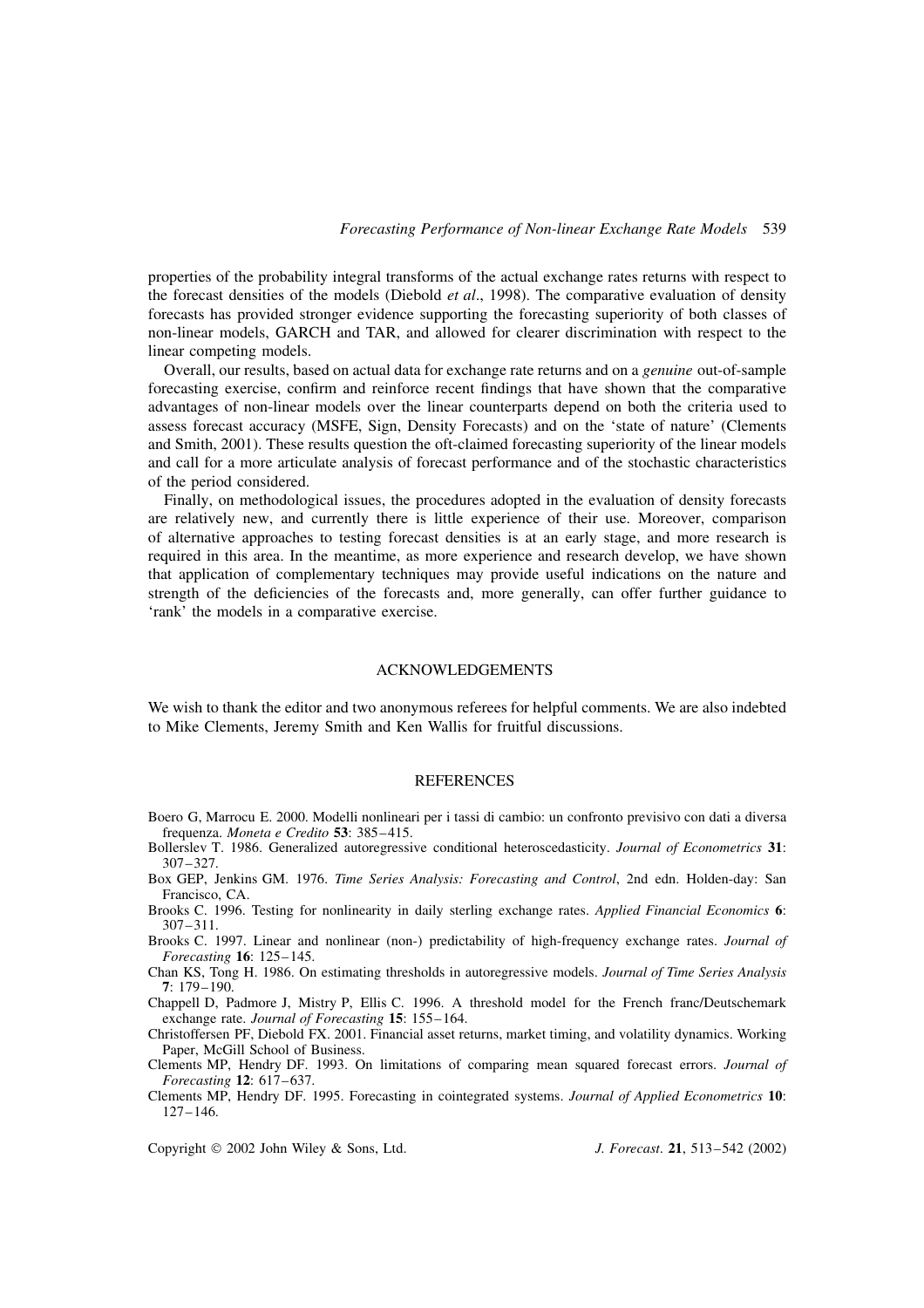- Clements MP, Smith JP. 1997. The performance of alternative forecasting methods for SETAR models. *International Journal of Forecasting* **13**: 463–75.
- Clements MP, Smith JP. 1999. A Monte Carlo study of the forecasting performance of empirical SETAR models. *Journal of Applied Econometrics* **14**: 123–41.
- Clements MP, Smith JP. 2000. Evaluating the forecast densities of linear and non-linear models: applications to output growth and unemployment. *Journal of Forecasting* **19**: 255–276.
- Clements MP, Smith JP. 2001. Evaluating forecasts from SETAR models of exchange rates. *Journal of International Money and Finance* **20**: 133–148.
- Dacco R, Satchell S. 1999. Why do regime-switching models forecast so badly? *Journal of Forecasting* **18**:  $1 - 16$ .
- Dawid AP. 1984. Statistical theory: the prequential approach. *Journal of the Royal Statistical Society A* **147**: 278–292.
- Diebold FX, Gunther TA, Tay AS. 1998. Evaluating density forecasts with applications to financial risk management. *International Economic Review* **39**: 863–883.
- Diebold FX, Mariano RS. 1995. Comparing predictive accuracy. *Journal of Business and Economic Statistics* **13**: 253–263.
- Diebold FX, Nason JA. 1990. Nonparametric exchange rate prediction? *Journal of International Economics* **28**: 315–332.
- Diebold FX, Tay AS, Wallis KF. 1999. Evaluating density forecasts of inflation: the Survey of Professional Forecasters. In *Cointegration, Causality, and Forecasting: A Festschrift in Honour of Clive W.J. Granger*, Engle RF, White H (eds). Oxford University Press: Oxford.
- Dixon H. 1999. Controversy: exchange rates and fundamentals. *The Economic Journal* **109**: F652–F654.
- Engle RF. 1982. Autoregressive conditional heteroscedasticity with estimates of the variance of the United Kingdom inflation. *Econometrica* **50**: 987–1008.

Engle RF, Lilien DM, Robins RP. 1987. Estimating time varying risk premia in the term structure: the ARCH-M model. *Econometrica* **55**: 391–407.

Flood RP, Rose AK. 1999. Understanding exchange rate volatility without the contrivance of macroeconomics. *The Economic Journal* **109**: F660–F672.

- Glosten LR, Jagannathan R, Runkle D. 1993. On the relation between the expected value and the volatility of the nominal excess return on stocks. *Journal of Finance* **48**: 1779–1802.
- Granger CWJ. 1993. Strategies for modelling nonlinear time-series relationships. *The Economic Record* **69**: 233–238.
- Granger CWJ, Anderson AP. 1978. *An Introduction to Bilinear Time Series Models*. Vandenhoeck & Ruprecht: Göttingen.

Granger CWJ, Lee T-H. 1999. The effects of aggregation on non-linearity. *Econometric Reviews* **18**: 259–269.

- Granger CWJ, Teräsvirta T. 1993. Modelling Nonlinear Economic Relationships. Oxford University Press: Oxford.
- Hsieh DA. 1989. A nonlinear stochastic rational expectations model of exchange rates. Unpublished manuscript, Fuque School of Business, Duke University.
- Keenan DM. 1985. A Tukey nonadditivity-type test for time series non-linearity. *Biometrika* **72**: 39–44.
- Kräger H, Kugler P. 1993. Nonlinearities in foreign exchange markets: a different perspective. Journal of *International Money and Finance* **12**: 195–208.
- Krugman P. 1991. Target zones and exchange rate dynamics. *Quarterly Journal of Economics* **106**: 669–682. Li WK, Mak TK. 1994. On the squared residual autocorrelations in non-linear time series with conditional heteroskedasticity. *Journal of Time Series Analysis* **15**: 627–636.

Lilliefors HW. 1967. On the Kolmogorov–Smirnov test for normality with mean and variance unknown. *Journal of the American Statistical Association* **62**: 399–402.

Ljung GM, Box GEP. 1978. On a measure of lack of fit in time series models. *Biometrika* **65**: 297–303.

- Luukkonen R, Saikkonen P, Terasvirta T. 1988. Testing linearity against smooth transition autoregressive ¨ models. *Biometrika* **75**: 491–499.
- MacDonald R. 1999. Exchange rate behaviour: are fundamentals important? *The Economic Journal* **109**: F673–F691.

McLeod AI, Li WK. 1983. Diagnostic checking ARMA time series models using squared-residual autocorrelations. *Journal of Time Series Analysis* **4**: 269–273.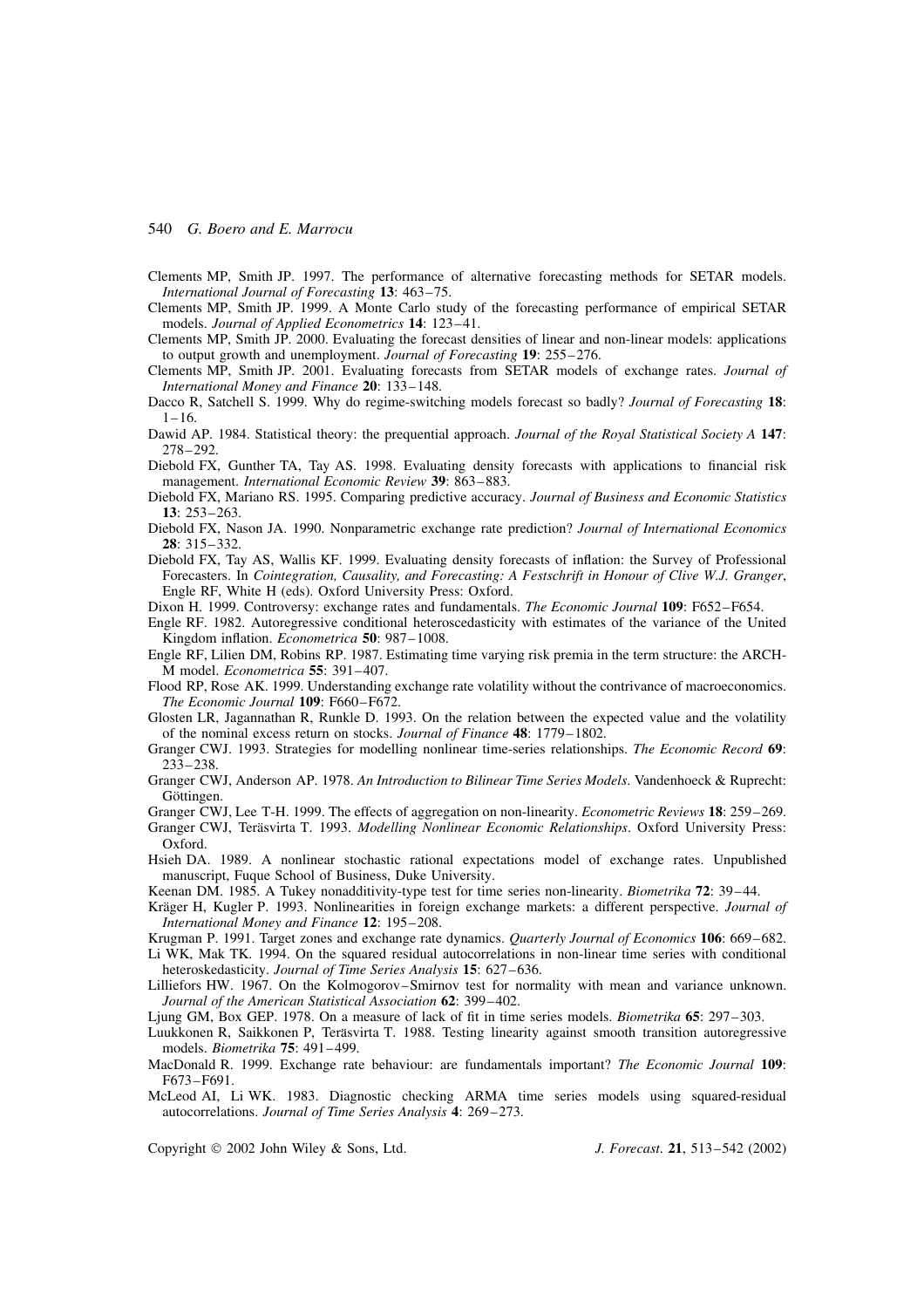Meese R, Rogoff K. 1983. Empirical exchange rate models of the seventies: do they fit out of sample? *Journal of International Economics* **14**: 3–24.

Meese RA, Rose AK. 1991. An empirical assessment of nonlinearities in models of exchange rate determination. *Review of Economic Studies* **58**: 603–619.

Miller LH. 1956. Table of percentage point of Kolmogorov statistics. *Journal of the American Statistical Association* **51**: 111–121.

Nelson DB. 1991. Conditional heteroskedasticity in asset returns: a new approach. *Econometrica* **59**: 347–370.

Nelson DB, Cao CQ. 1992. Inequality constraint in the univariate GARCH(1,1) model. *Journal of Business and Economic Statistics* **10**: 229–235.

Noceti P, Smith JP, Hodges S. 2000. An evaluation of tests of distributional forecasts. Discussion Paper, FORC, University of Warwick, No. 102.

Peel DA, Speight AE. 1994. Testing for nonlinear dependence in inter-war exchange rates. *Weltwirtschaftliches Archiv* **130**: 391–417.

Pesaran MH, Timmermann A. 1992. A simple nonparametric test of predictive performance. *Journal of Business and Economic Statistics* **10**: 461–465.

Pippinger MK, Goering GE. 1993. A note on the empirical power of unit root tests under threshold processes. *Oxford Bulletin of Economics and Statistics* **55**: 473–481.

Priestley MB. 1980. State-dependent models: a general approach to nonlinear time series analysis. *Journal of Time Series Analysis* **1**: 47–71.

Priestley MB. 1988. *Nonlinear and Non-stationary Time Series Analysis*. Academic Press: London.

Ramsey JB. 1969. Tests for specification errors in classical linear least squares regression analysis. *Journal of the Royal Statistical Society B* **31**: 350–371.

Rogoff K. 1999. Monetary models of dollar/yen/euro nominal exchange rates: dead or undead? *The Economic Journal* **109**: F655–F659.

Stuart A, Ord JK, Arnold S. 1999. *Kendall's Advanced Theory of Statistics*, vol. 2 A. Arnold Publishers: London.

Tay AS, Wallis KF. 2000. Density forecasting: a survey. *Journal of Forecasting* **19**: 235–254.

Teräsvirta T. 1994. Specification, estimation and evaluation of smooth transition autoregressive models. *Journal of the American Statistical Association* **89**: 208–218.

Teräsvirta T, Anderson HM. 1992. Characterizing nonlinearities in business cycles using smooth transition autoregressive models. *Journal of Applied Econometrics* **7**: S119–S139.

Thursby JG, Schimdt P. 1977. Some properties of tests for the specification error in a linear regression model. *Journal of the American Statistical Association* **72**: 635–41.

Tiao GC, Tsay RS. 1994. Some advances in non-linear and adaptive modelling in time series. *Journal of Forecasting* **13**: 109–131.

Tong H. 1978. On a threshold model. In *Pattern Recognition and a Signal Processing*, Chen CH (ed.). Sijhoff and Noordoff: Amsterdam.

Tong H. 1983. *Threshold Models in Nonlinear Time Series Analysis*. Springer-Verlag: New York.

Tong H. 1990. *Nonlinear Time Series. A Dynamical System Approach*. Clarendon Press: Oxford.

Tong H, Lim KS. 1980. Thresholds autoregression, limit cycles and cyclical data. *Journal of the Royal Statistical Society B* **42**: 245–292.

Tong H, Moeanaddin R. 1988. On multi-step nonlinear squares prediction. *The Statistician* **37**: 101–110.

Tsay RS. 1986. Nonlinearity tests for time series. *Biometrika* **73**: 461–466.

Wallis KF. 2001. Chi-squared tests of interval and density forecasts, and the Bank of England's fan charts. *International Journal of Forecasting* (forthcoming).

Weiss AA. 1984. Systematic sampling and temporal aggregation in time series models. *Journal of Econometrics* **26**: 271–281.

Zakoian JM. 1994. Threshold heteroskedastic models. *Journal of Economic Dynamics and Control* **18**: 931–955.

### *Authors' biographies*:

**Gianna Boero** is associate professor of econometrics at the University of Cagliari (Italy), research fellow of CRENoS, and part-time lecturer at the University of Warwick. Her recent research is in the field of time series econometric modelling with applications to financial variables.